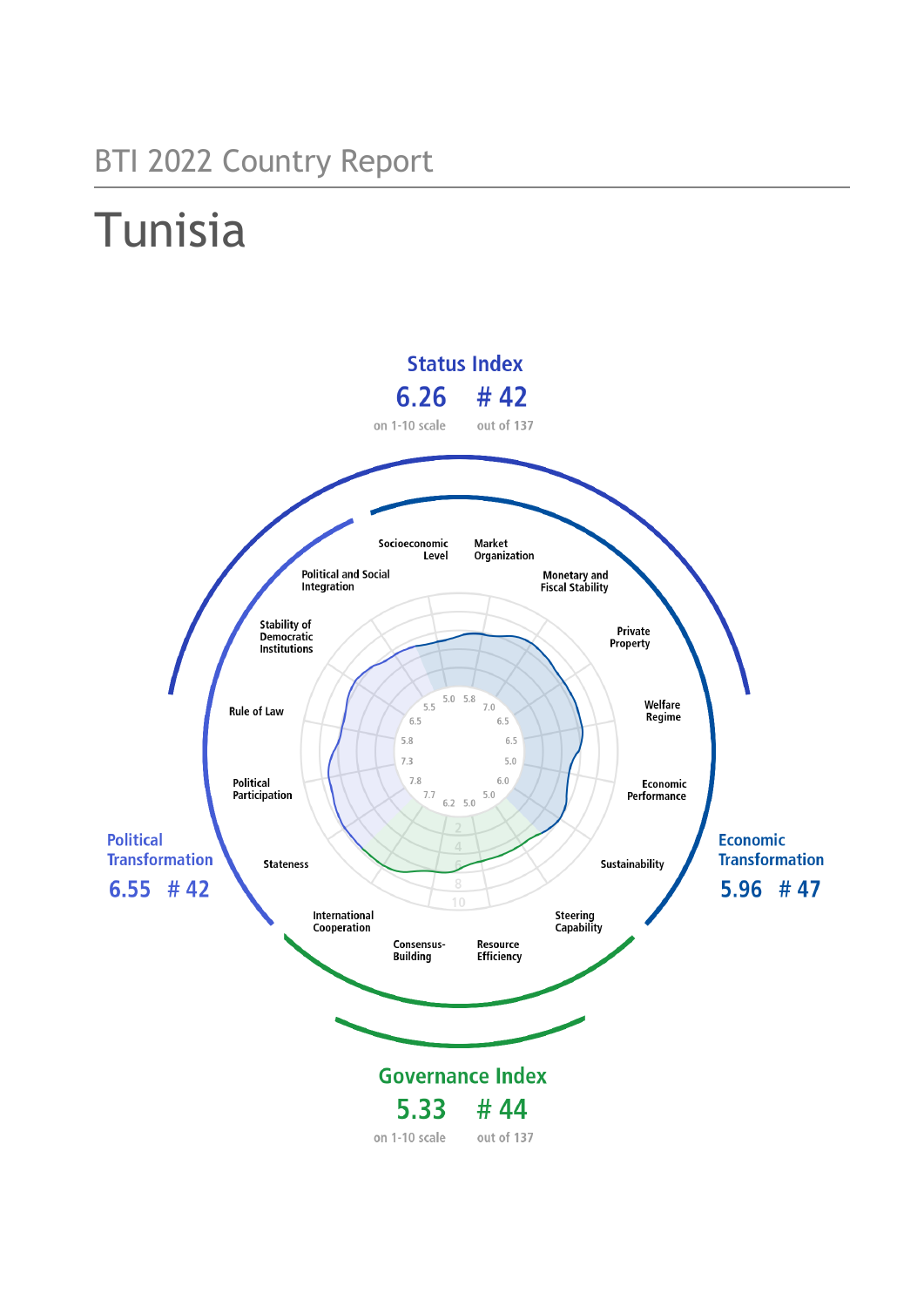This report is part of the **Bertelsmann Stiftung's Transformation Index (BTI) 2022**. It covers the period from February 1, 2019 to January 31, 2021. The BTI assesses the transformation toward democracy and a market economy as well as the quality of governance in 137 countries. More on the BTI at [https://www.bti-project.org.](https://www.bti-project.org/)

Please cite as follows: Bertelsmann Stiftung, BTI 2022 Country Report — Tunisia. Gütersloh: Bertelsmann Stiftung, 2022.

This work is licensed under a **Creative Commons Attribution 4.0 International License**.

#### **Contact**

Bertelsmann Stiftung Carl-Bertelsmann-Strasse 256 33111 Gütersloh Germany

**Sabine Donner** Phone +49 5241 81 81501 sabine.donner@bertelsmann-stiftung.de

**Hauke Hartmann** Phone +49 5241 81 81389 hauke.hartmann@bertelsmann-stiftung.de

**Claudia Härterich** Phone +49 5241 81 81263 claudia.haerterich@bertelsmann-stiftung.de

#### **Sabine Steinkamp** Phone +49 5241 81 81507 sabine.steinkamp@bertelsmann-stiftung.de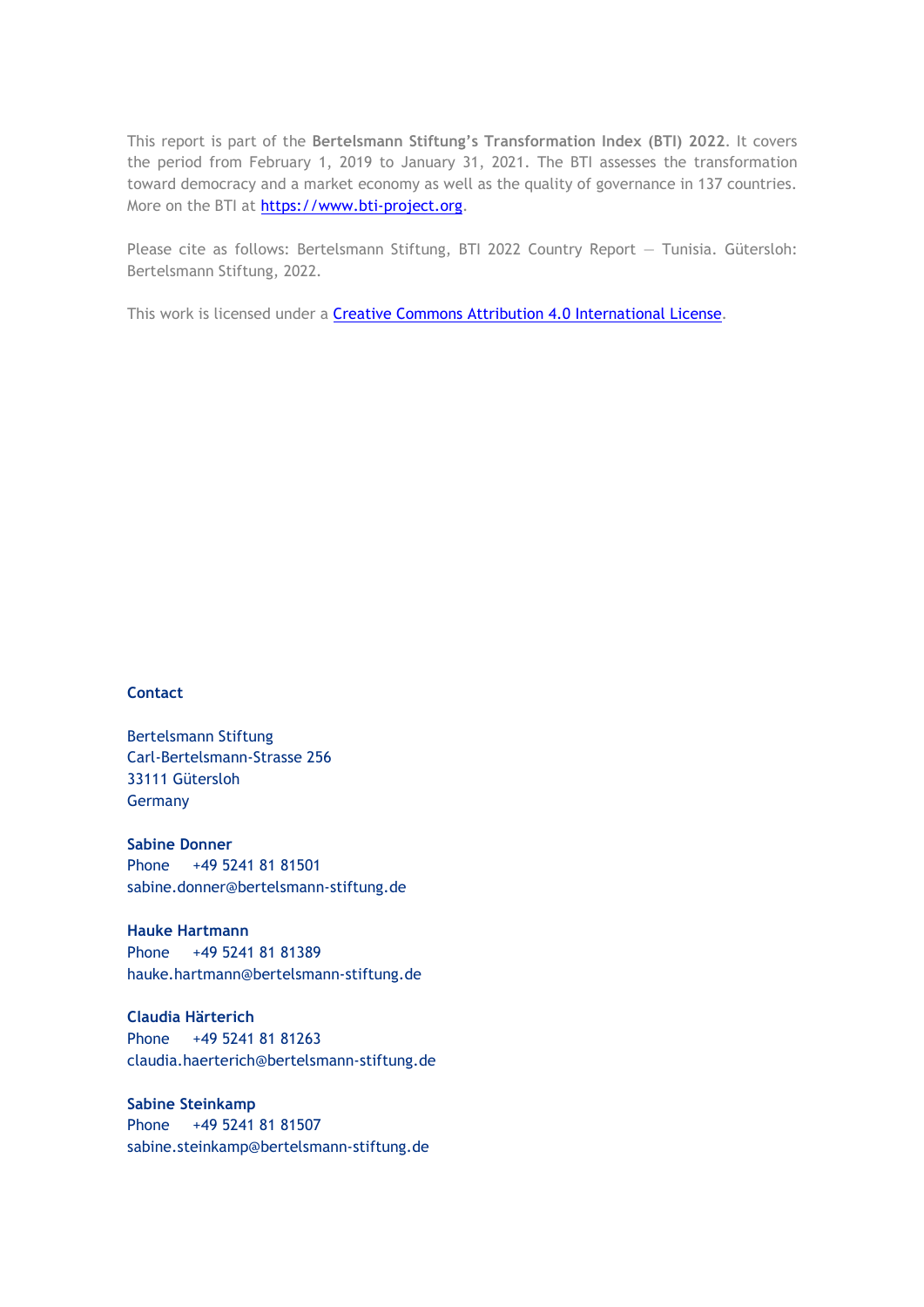#### **Key Indicators**

| Population               | M      | 11.8 | HDI                            | 0.740 | GDP p.c., PPP $\sqrt{5}$  | 10262            |
|--------------------------|--------|------|--------------------------------|-------|---------------------------|------------------|
| Pop. growth <sup>1</sup> | % p.a. | 1.1  | HDI rank of 189                | 95    | Gini Index                | 32.8             |
| Life expectancy          | vears  | 76.7 | UN Education Index             | 0.661 | Poverty <sup>3</sup><br>% | 3.0 <sub>1</sub> |
| Urban population %       |        | 69.6 | Gender inequality <sup>2</sup> | 0.296 | Aid per capita            | 84.1             |
|                          |        |      |                                |       |                           |                  |

Sources (as of December 2021): The World Bank, World Development Indicators 2021 | UNDP, Human Development Report 2020. Footnotes: (1) Average annual growth rate. (2) Gender Inequality Index (GII). (3) Percentage of population living on less than \$3.20 a day at 2011 international prices.

## Executive Summary

In early 2021, almost 10 years after Tunisia's 2011 revolution, intense protests and a slogan from the uprising a decade ago reappeared ("The people demand the fall of the regime"). Despite the profound changes the country has undergone, Tunisian citizens have also experienced significant continuity. The country's economic model has barely changed and does not deliver for many Tunisians, particularly for young people. The country is in urgent need of reforms that can ensure prosperity for more people, especially in the long-neglected interior regions. But even in the face of pressure from international financial institutions, entrenched interests are unwilling to yield – particularly well-connected businesses that benefit from a tight web of regulation and trade unions that represent workers in the bloated public sector. After a decade of effective economic stagnation, the COVID-19-induced recession risks undoing the small gains that have been made by individuals and in public finances. The COVID-19 recession is estimated to be the deepest economic contraction in the country's post-independence history. Tackling rampant corruption, regional inequalities, poverty and improving public services will require public investment. Yet, public investment was already declining before the pandemic and the funds necessary to finance further investment are now even harder to come by.

Three rounds of free and fair national elections, and a smooth unscheduled presidential transition have proved the resilience of Tunisian constitutionalism. Elections were scheduled for 2019, as both presidential and legislative terms came to an end that year. Yet the unexpected death while in office of President Beji Caid Essebsi required delicate inter-institutional cooperation as the Constitutional Court – responsible for declaring the office of the presidency vacant – is yet to be established. Pragmatically, Tunisia's elites agreed that the transitional constitutional authority was competent. The electoral results reflected a deep dissatisfaction among voters, as newcomers and independents outperformed many established politicians. Constitutional law professor Kais Saied was elected president in a run-off against populist media mogul Nabil Karoui, who spent much of the campaign in pre-trial detention on money-laundering charges. In the parliament, the moderate Islamist party Ennahda secured a slim plurality, despite a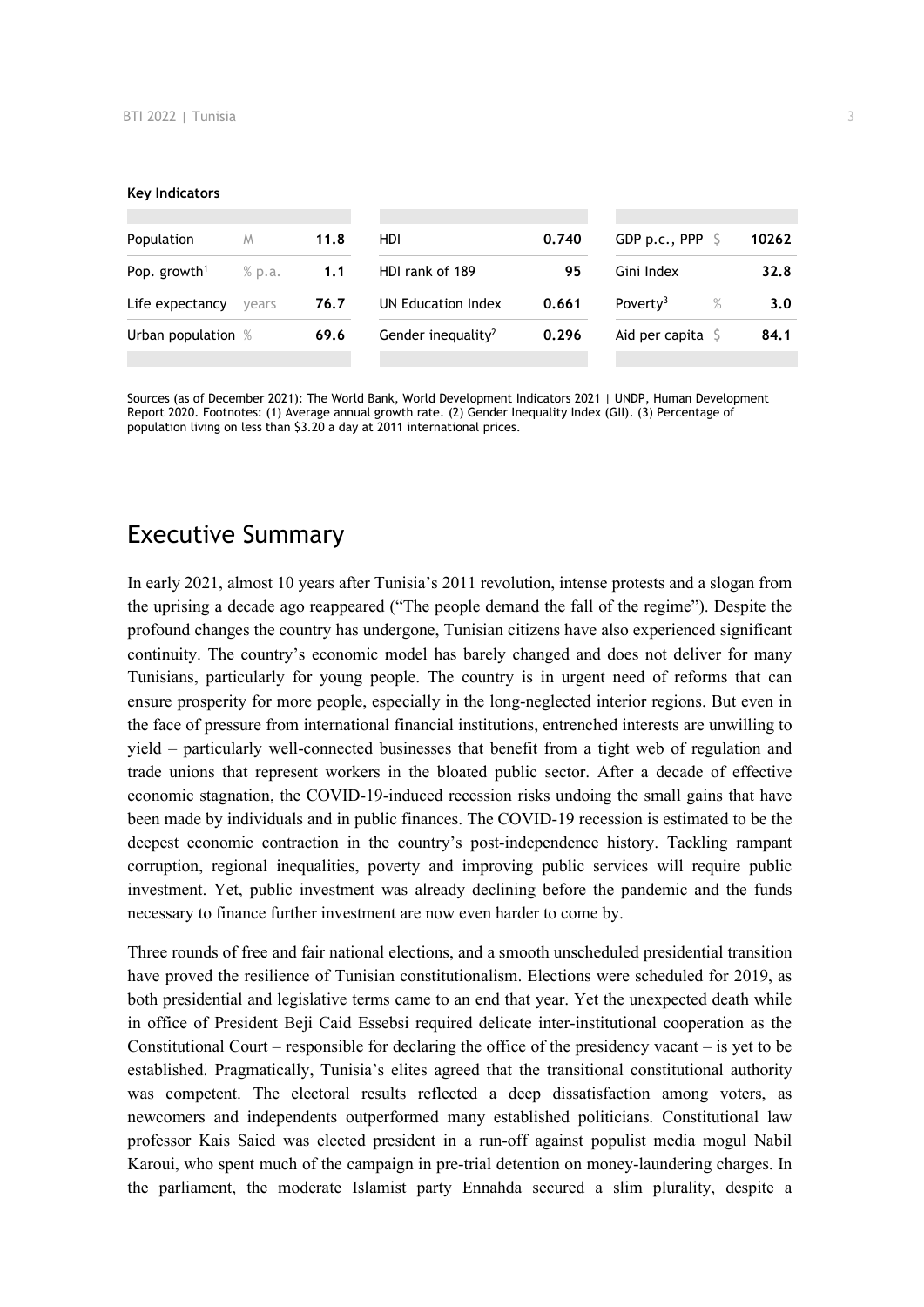continuous decline in its vote share since 2011. The fragmentation of the political scene has made coalition-building challenging. The resulting instability is reflected in the fact that the last two years alone have seen three different prime ministers: Youssef Chahed (August 27, 2016 – February 27, 2020), Elyes Fakhfakh (February 27, 2020 – September 2, 2020) and Hichem Mechichi (since September 2, 2020). Amid increasing polarization, tensions are high both within the parliament, and between the legislative and executive institutions of the state. All this makes long-term planning extremely difficult.

In a landmark event, the publication of the final report of the Truth and Dignity Commission (l'Instance Vérité et Dignité, IVD) ended the work of this element of transitional justice in June 2020. The commission's mandate was to ensure that perpetrators of past human rights violations and economic crimes were held to account. However, in the course of its work, the commission encountered considerable resistance and received limited political support. This indicates that it is unlikely that the commission's structural reform recommendations will be heeded any time soon.

Outperforming many European countries, the Tunisian authorities were comparatively successful in containing the spread of the novel coronavirus in early 2020. A professional civil service and competent medical establishment recognized the threat early on and reacted swiftly. However, the ongoing second wave of the pandemic has been less well contained as the authorities try to balance controlling infection numbers with the socioeconomic fallout from the crisis, which has decimated the country's important tourism industry, and has also affected exports to Tunisia's main market in Europe, and domestic supply and demand.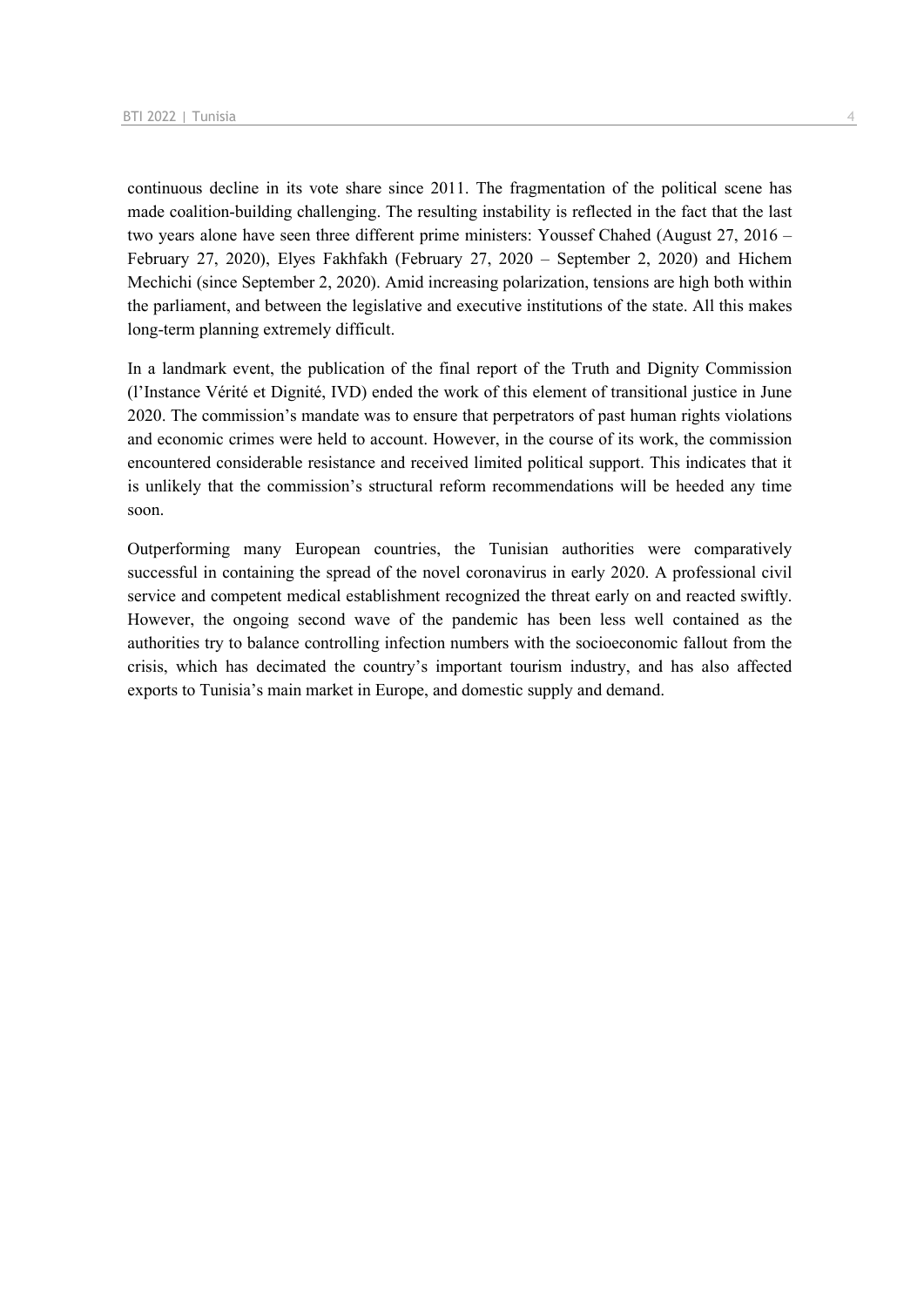## History and Characteristics of Transformation

The end of the authoritarian Ben Ali regime in 2011 kicked off a contentious transition that resulted in the current liberal democratic system. In the aftermath of Ben Ali's departure in January 2011, street protests kept up pressure for comprehensive political change. This resulted in the election of the National Constituent Assembly (NCA), tasked with elaborating a new constitution, and debating and approving legislation. Tensions between the government dominated by the moderate Islamist party Ennahda ("Renaissance") and a mostly secular opposition increased when the NCA failed to meet its ambitious one-year deadline to complete the constitution. Political crises escalated after a series of security failures and two political assassinations in 2013, bringing the transition close to collapse, as distrust between the government and opposition ran high, and instability hit the economy. The national dialogue between Tunisia's various political forces, initiated by civil society, produced a road map that cleared the way for the installation of a technocratic government. The technocratic government oversaw the adoption of a constitution in January 2014, and free and fair elections in the fall of that year.

This transition ended more than five decades of modernizing bureaucratic authoritarian presidential regimes under the initial leadership of President Habib Bourguiba (1959–1987) and Ben Ali (1987–2011). Throughout this era, Tunisia was effectively a one-party state. Both presidents dominated political and economic life during their respective tenures, building up extensive internal security structures and a devoted bureaucracy. Ben Ali's governing party, the Constitutional Democratic Rally (Rassemblement Constitutionnel Démocratique, RCD), was officially dissolved on February 7, 2011. While a façade of democratic institutions and practices existed and were expanded over time, these were skewed in the regime's favor. Meanwhile, key opposition movements, such as Ennahda and the Tunisian Workers' Party (Hamma Hammami's Parti communiste des Ouvriers de Tunisie, PCOT, renamed in 2012 to Parti des Travailleurs Tunisiens, PTT), continued to be repressed, and the few legal opposition movements and civil society associations were closely controlled by the government. Important interest groups, such as the Tunisian General Labor Union (Union Générale Tunisienne du Travail, UGTT) and the employers' Tunisian Union for Industry, Commerce and Handicraft (Union Tunisienne de l'industrie, du commerce et de l'artisanat, UTICA), were incorporated or co-opted into the regime in an authoritarian corporatist arrangement. The human rights situation was characterized by unfair trials, restrictions on human rights groups, harassment of opposition politicians, as well as extralegal arrests and assaults that targeted critical journalists and independently minded judges.

In the 1970s and again in the 1990s, the regime drew much of its domestic legitimacy from its modernizing policies (e.g., with regard to women's rights and education) as well as Tunisia's undeniable progress in human development. After achieving independence in 1956, Tunisia, like many other developing countries, first pursued a development strategy of state-led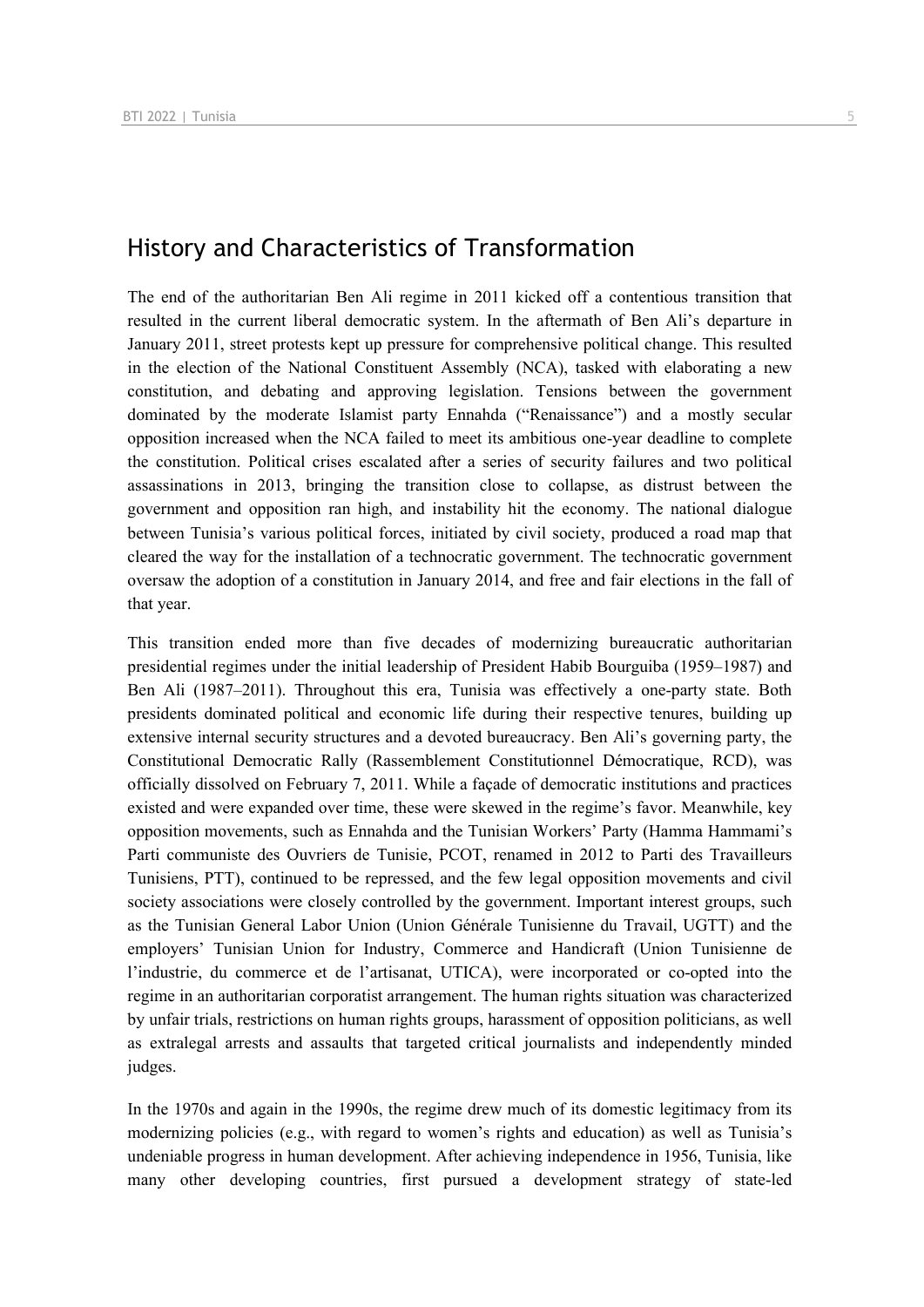industrialization and import substitution, which produced a highly protected market. The economic opening of the country started in 1972, when the government implemented a new regulatory regime aimed at attracting foreign investors. In so doing, Tunisia sought to draw on its comparative advantages for international subcontracting, which included the country's proximity to Europe, its low-cost but skilled labor force, a serviceable infrastructure, and comparative political and social stability. Beginning with subcontracting in the textile sector, and subsequently expanding to the mechanical and electrical sectors, Tunisia slowly increased the share of value added domestically, as well as adding activities with a high knowledge content. Alongside this growing export potential, a tourism-driven influx of foreign currency and programs supported by international organizations undergirded the country's economic development.

Economic reforms found new impetus with the IMF structural adjustment program in 1986, which included the progressive liberalization of foreign trade and the privatization of stateowned enterprises. A state-induced upgrade program increased the competitiveness of exportoriented firms throughout the 1990s. As of January 1, 2008, the process of dismantling reciprocal trade barriers for industrial goods with the European Union was completed, at least on paper. However, foreign trade still suffers from a number of logistical flaws (e.g., bureaucracy and customs procedures). Amid respectable rates of economic growth, the years leading up to the revolution were marked by a combination of high unemployment (especially among the comparatively well-educated young), persistent regional disparities, the erosion of the welfare state and blatant corruption up to the highest levels of the state.

Despite ongoing reforms, Tunisia's authoritarian legacy is still evident. The state-heavy economic system has barely changed since the revolution, parts of Tunisia's body of law lag behind the progressive constitution, and the country's security forces are yet to be held fully accountable for ongoing human rights abuses. Corruption continues to be widespread across public and private institutions, and the judiciary does not operate according to democratic standards. Finally, members of Tunisia's parliament have failed to comply with constitutionally mandated deadlines – even though many of the current parliamentarians were involved in drafting the constitution.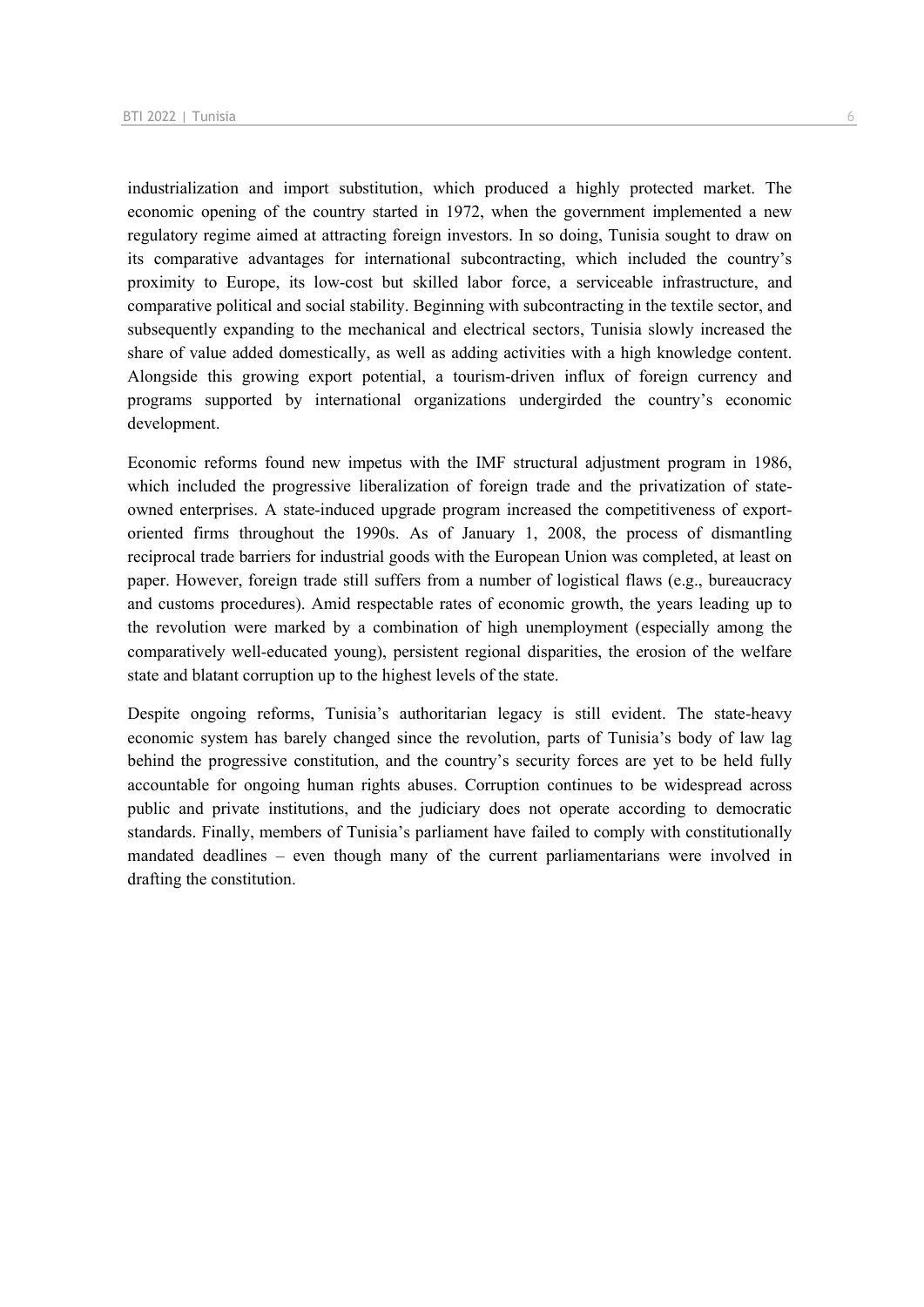The BTI combines text analysis and numerical assessments. The score for each question is provided below its respective title. The scale ranges from 1 (worst) to 10 (best).

## Transformation Status

## I. Political Transformation

#### **1 | Stateness**

The Tunisian state controls its territory, but violent groups affiliated to al-Qaeda and the Islamic State (IS) group are able to launch attacks, focusing on the state's security apparatus. In June 2019, a double suicide bombing in the center of the capital Tunis targeted a police patrol, killing one officer and injuring several more people, including civilians. Another double suicide attack, targeting the U.S. embassy in Tunis, killed one police officer in March 2020. In September and October 2019, Tunisian security forces announced that they had killed several highprofile individuals of the North African al-Qaeda affiliate Katiba Okba Ibn Nafaa in operations near the border with Algeria. A year later, authorities reported that over 1,000 suspected members of terrorist organizations had been arrested, setting back terrorist operations. Nonetheless, extremist groups have managed to maintain a foothold and threatened security in the region around Chaambi Mountain, near the city of Kasserine. Some incidents have involved landmines presumably planted by the extremists. Occasionally, socioeconomic dissatisfaction erupts into violent protests in different parts of the country. Increasing social contestation gave rise to violent confrontations with the police, such as during the January 2021 protests.

Tunisians overwhelmingly accept their nation-state as the legitimate political unit. The state is largely defined in secular terms by the constitution, though the constitution emphasizes society's Arab-Islamic identity: 99% of Tunisians are Muslims, most of whom are Sunni Muslims. Tunisia's small Jewish and Christian populations are accepted as equal citizens, although no Jew or Christian can qualify for the office of state president. Representatives of all three faiths were present at President Kais Saied's swearing-in ceremony. On several occasions, President Saied has defended himself against accusations of antisemitism, stating that his critical view of Israel's role in the Middle East conflict is political in nature and that all Tunisian citizens are equal irrespective of religion.

#### **Question** Score

Monopoly on the use of force 8 22  $10$ 

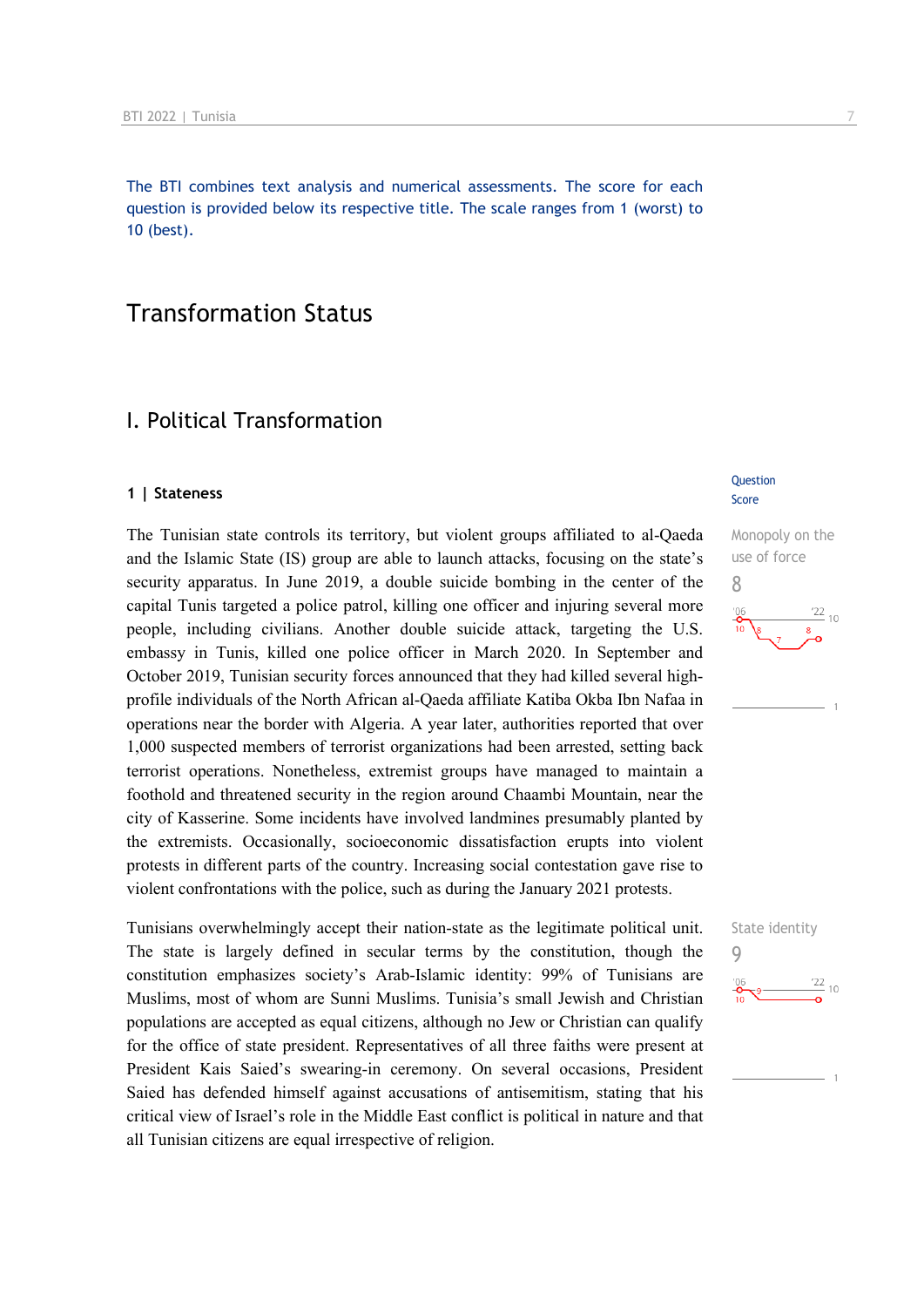The Tunisian state is effectively secular, but religion continues to exert some influence on public life. Parts of ordinary law are derived from Islamic law and the constitution contains several ambiguities about the state's relationship to religion. While guaranteeing liberal rights, the constitution's first article defines Islam as the state religion. Article 6 protects the free exercise of religion but also describes the state as "the guardian of religion" and protector of "the sacred." The office of president is only open to Muslims (Article 74) and the presidential oath, as well as the oath for legislators, contains a religious reference. On National Women's Day in 2020, President Saied reiterated his opposition to a cabinet-approved bill, which would establish equal inheritance between male and female successors as the default, arguing that the bill would contradict the precepts of Islam.

The Tunisian state's administrative infrastructure is both differentiated and present throughout the country and provides all basic public services. This includes courts, tax authorities, law enforcement and social services. Interruptions caused by the COVID-19 pandemic included closing schools country-wide for six months. Moreover, the health crisis has once again highlighted the fact that service quality differs considerably between regions. Affluent coastal regions are better served than the long-neglected peripheral regions. Bureaucratic inefficiencies, nepotism and outright corruption persistently undermine the quality of service delivery across the country. The latest available World Bank data (2015) indicates that 98% of Tunisians have access to improved water sources, while 92% have access to improved sanitation facilities.

#### **2 | Political Participation**

Since the 2011 toppling of the authoritarian regime, Tunisia has held multiple free and fair elections, though the first round of municipal polls was delayed for a long time. Significantly, the 2019 parliamentary and presidential elections (in two rounds) marked the first peaceful transfer of power between democratically elected institutions within the framework of the 2014 constitution. The peaceful and orderly elections were professionally and efficiently managed by the Independent High Authority for Elections (known by the French acronym ISIE, Instance Supérieure Indépendante pour les Élections), an independent constitutional body. However, international observers such as the Carter Center have lamented a lack of transparency when it comes to denying candidate applications and presidential candidate endorsements. More concerning still was the last-minute approval of legislation by the parliament that changed the electoral framework for the presidential poll. Though judged constitutional by the courts, the measures were not signed into law by President Beji Caid Essebsi and were not applied to the poll. The measures would have retroactively prevented the heads of charities and media owners from running as presidential candidates, a move that was presumably intended to target populist media mogul Nabil Karoui.





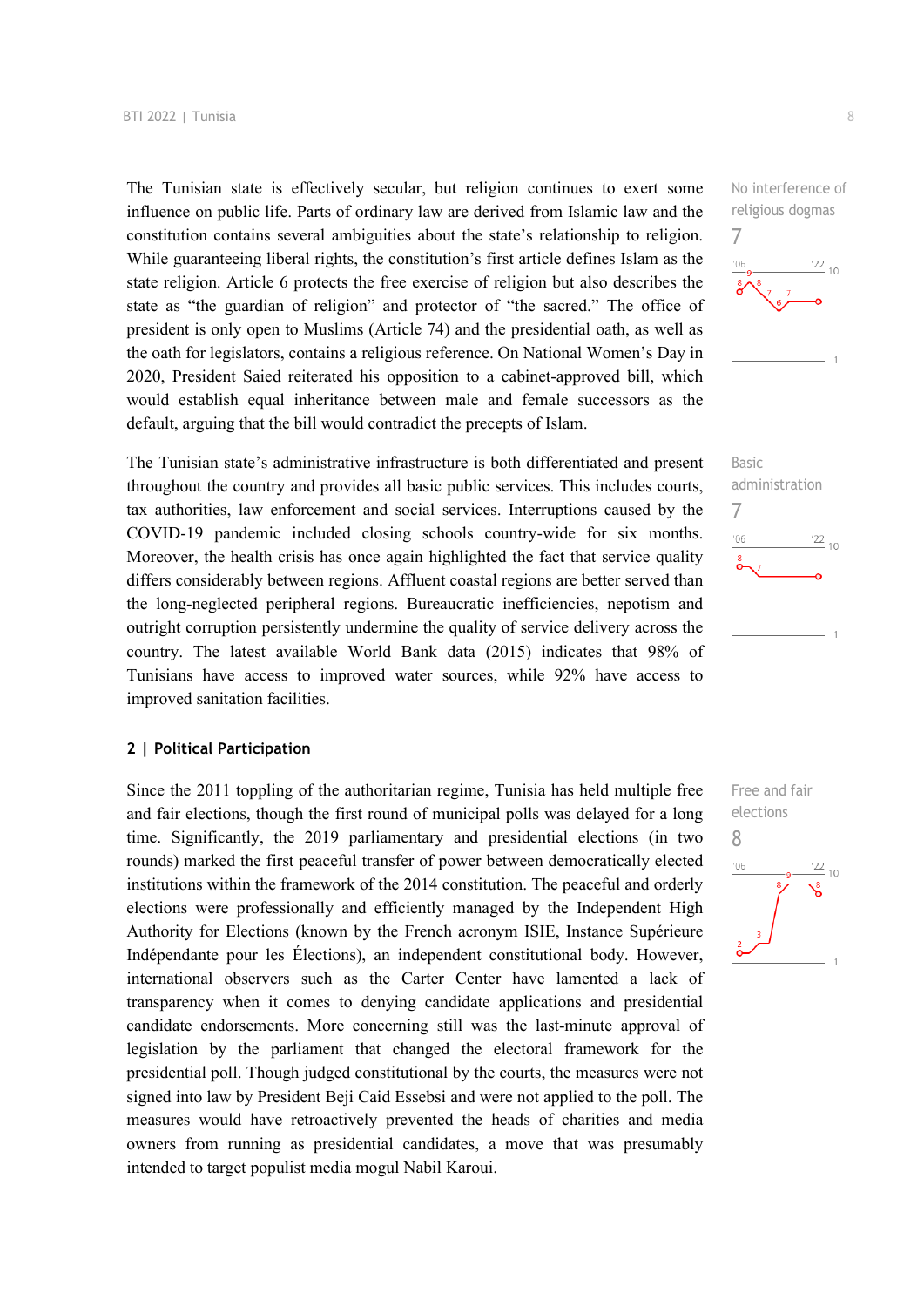Early presidential elections were called in the fall after the unexpected death while in office of President Essebsi. Speaker of Parliament Mohamed Ennaceur filled the role of interim president, as prescribed by the constitution. President Kais Saied won a landslide victory (73%) in a run-off vote against Nabil Karoui, who was in jail on money-laundering charges for most of the campaign period. Voter turnout for the election was higher than for the previous presidential election. A critic of the post-authoritarian political system, Saied, a constitutional law professor, was a newcomer to electoral politics prior to the election, and ran as an independent candidate on an anti-corruption and anti-establishment platform. Abdelfattah Mourou, the presidential candidate of the moderate Islamist party Ennahda – arguably Tunisia's most influential political grouping – only achieved third place in the first round of the poll.

Similarly, established parties and figures lost out in the parliamentary election to independent candidates and small parties. While Ennahda held on to a small plurality in parliament (52 out of 217 seats), Nabil Karoui's Qalb Tounes (Heart of Tunisia) won the second largest number of seats (38 seats) only months after its founding. Other political parties that won parliamentary representation include the social democratic al-Tayar Dimuqrati (Democratic Current) with 22 seats, the religiously conservative and nationalist Karama (Dignity) Coalition with 21 seats, and the arch-secularist Free Destourian (Constitutional) Party (PDL after its French acronym) with 17 seats. The PDL's name alludes to the political current of the previous authoritarian regime, and its leader, Abir Moussi, is a former RCD figure who openly questions the legitimacy of the political system and her political opponents. The remainder of the seats are split between the leftist People's Party (15 seats), liberal Tahya Tounes (Long Live Tunisia, 14 seats), and smaller groups and independent lists (38 seats).

With national elections completed in 2019, the novel coronavirus pandemic affected municipal elections in two constituencies scheduled for late March 2020. Mass resignations of local council members had necessitated fresh elections in these municipalities. The authorities postponed the elections to July 2020 when they were held under pandemic health protocols.

Democratic procedures are established and widely accepted as the most important source of legitimacy for political decision-making. While the Tunisian military maintains its traditional role of political impartiality, other groups and individuals do hold outsized influence over the country's politics. Ennahda leader Rached Ghannouchi holds significant influence, having been speaker of parliament since 2019, and thus more public accountability than in the past. A cadre of businesspeople and other figures associated with the authoritarian Ben Ali regime continue to influence public institutions. The labor union UGTT also has an influential role. In the past, UGTT has proposed policy solutions to political problems and threatened a general strike in order to influence policymaking.

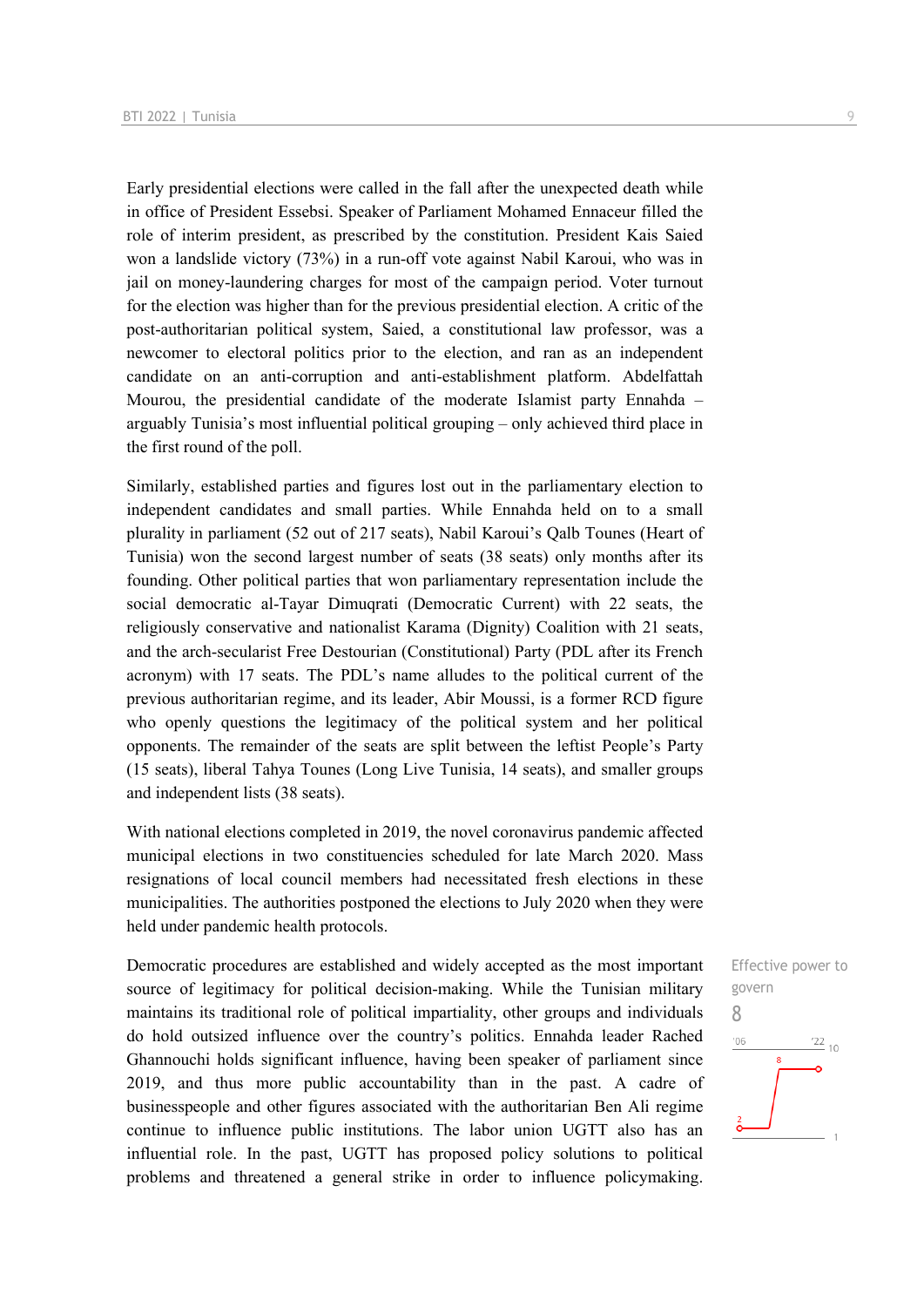Finally, Tunisia's dependence on international credit has meant that international actors, such as the IMF and the European Union, are able to influence the government's economic policy.

Association and assembly rights are protected by the constitution in articles 35 to 37, and ordinary law creates a framework in which these rights can be exercised. However, the state of emergency, which has been continuously extended since it was first declared in the wake of the 2015 terror attacks, has restricted these rights. In several instances, Tunisian authorities used excessive and sometimes unnecessary force against peaceful protesters, restricting the freedom of assembly. There are also reports that protesters, including minors, have been arbitrarily detained. Lockdown measures have inevitably had an impact on the right of assembly but have remained proportional. A weekend lockdown, which coincided with the revolution's anniversary in January 2021, was both violated by protesters and accused of being politically motivated.

With some limitations, the right of association is respected. Organizations face bureaucratic hurdles, occasionally for political reasons, but only the judiciary can suspend or dissolve associations. A 2018 law aimed at combating the financing of terrorism and money-laundering requires non-profit organizations to register and submit financial data to the authorities. U.N. Special Rapporteur on Rights to Freedom of Association and Peaceful Assembly Clément Nyaletsossi Voulé noted his concern in June 2019 that these requirements created an unfavorable environment for civil society.

Freedom of expression, including for the press, is protected by the constitution and the law. The government has largely respected this right, although constraints have been placed on it. Legally, public speech that violates undefined "public morals" or "public decency," or endangers national defense can be limited in line with the constitution. The penal and telecommunications codes, for instance, contain clauses that criminalize speech that harms "public order or public morals." The military justice code further criminalizes attacks on the "dignity, reputation, or morale of the army." These provisions have been used by the authorities during the review period to prosecute individuals for public statements. According to several NGOs, these provisions have also been used to target members of the media, lawyers and civil society activists.

In the World Press Freedom Index 2020 by Reporters Without Borders, Tunisia retained its position of 72 out of 180 countries. The organization expressed concern that the climate for media outlets and journalists has deteriorated since the election of President Saied in 2019. The organization points to the government's "amateurish approach to press relations" and presidential aides' distrust of journalists. Foreign media outlets were denied access to a press conference involving the Tunisian and Turkish presidents. On a trip to Sidi Bouzid – the Arab Spring's birthplace – presidential guards physically attacked journalists, apparently

7  $06'$  $\frac{122}{10}$ 

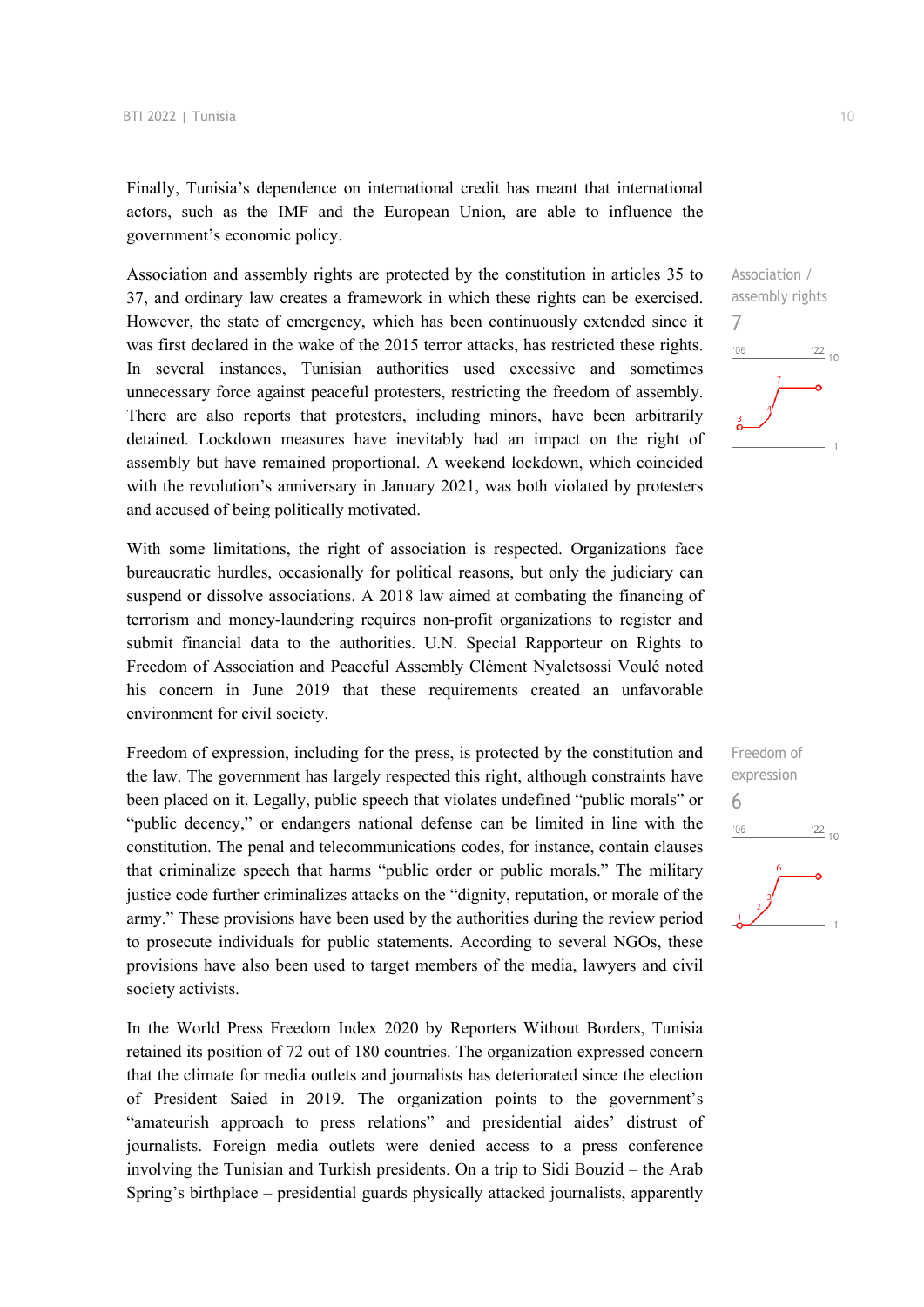condoned by the president and his staff. The Tunisian Union of Journalists counted 139 incidents of verbal and physical assaults as well as intimidation against journalists between February 2018 and April 2019 and warned of increased incitement and threats against journalists. There has been occasional government interference in the media and the concentration of media ownership in the hands of political parties or families has raised concerns among some, according to the U.S. State Department.

The constitution and the law protect the right of access to information, though the realization of this right has been gradual. The Access to Information Authority (Instance d'accès à l'information) was established in 2017. The authority has ruled on numerous appeals submitted to it regarding access to information.

#### **3 | Rule of Law**

Under the 2014 constitution, Tunisia's political institutions operate in a semipresidential system. The president of the republic and the president of the government (prime minister) share executive power. The prime minister's portfolio focuses on domestic policy whereas the directly elected president deals with foreign policy, defense, and national security. In the complex power-sharing setup, the president is required to consult the government in his policy areas. Legislative power rests with the parliament, the Assembly of People's Representatives (Assemblée des Représentants du Peuple, ARP). However, it can also be exercised directly by the people via referendums in instances where the president of the republic decides to submit the four issues stipulated in the constitution (articles 82 and 144). However, the assembly's ability to serve as a check on the executive is hampered by the limited resources available to its members relative to the scale of its constitutional tasks. At the beginning of the pandemic, the parliament reluctantly ceded power to the government to legislate and to take measures in order to manage the pandemic and economic crisis. During the review period, the relative influence of the presidency is widely considered to have increased.

Once established, the Constitutional Court will have broad review powers and will arbitrate between institutions. As consensus over the appointment of judges is lacking, the constitutional deadline to establish the court by 2015 has been missed. It is the only institution authorized by the constitution to determine the provisional or definitive vacancy for the post of president of the republic. When President Beji Caid Essebsi passed away unexpectedly while in office, there was broad consensus that the constitutionally defined provisional executive authority could assume power, which it did.

Technical bodies of constitutional rank, such as the Electoral Commission, Audiovisual Communication Commission and Human Rights Commission, can serve as additional checks on the elected institutions. However, not all of these bodies have yet been established, while others have been criticized for the partisan appointment of their members.

Separation of powers 6 $\frac{22}{10}$  $'06$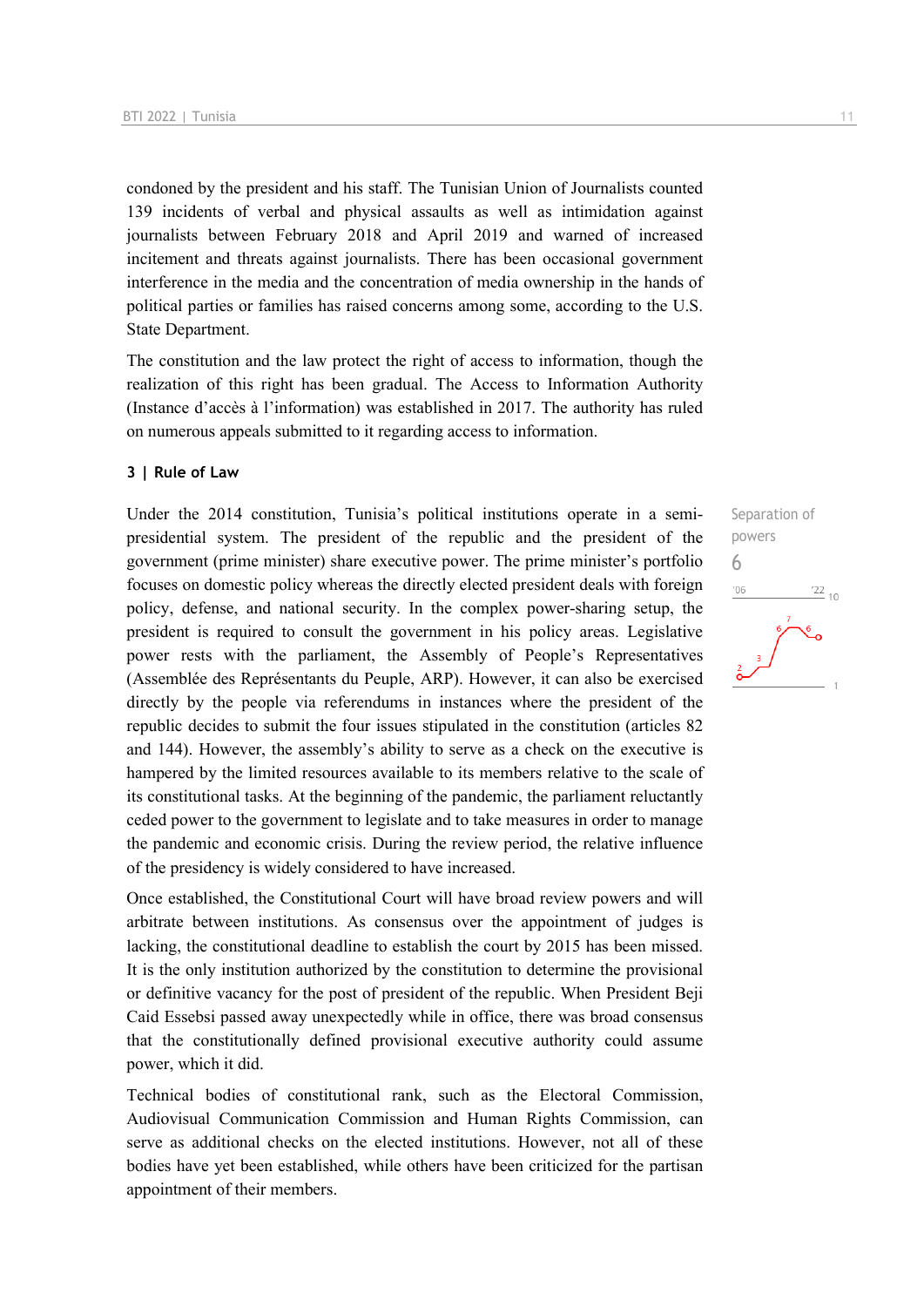The constitution and the law provide for an independent judiciary, and the government generally respects the judiciary's independence and autonomy. There are legal and institutional safeguards of constitutional rank to protect the judiciary from undue interference: Judges enjoy criminal immunity; and only the Supreme Judicial Council, the body that manages the profession of judges, can transfer, remove or discipline judges. Together with the president of the republic, this council also appoints judges. The theoretically powerful Constitutional Court is yet to be set up at the time of writing, although its transitional predecessor has enjoyed some review powers over draft legislation and has on exception exercised some of the powers proposed for the Constitutional Court.

The judiciary is institutionally differentiated, but continues to be undermined by persistent corruption, insufficient resources, and a lack of respect for human rights and proper procedure. In some instances, civilians are tried in military courts.

Corrupt practices remain a part of public institutions in Tunisia and bribery is common. In a 2020 Afrobarometer poll, 63% of respondents said the level of corruption had increased over the past year. The figure was also around two-thirds in the 2018 and 2015 polls. The permanent anti-corruption body foreseen by the constitution has not yet been fully established. Consequently, responsibility for the issue temporarily lies with the transitional and under-resourced anti-corruption authority, the National Authority for the Fight Against Corruption (Instance Nationale de Lutte Contre la Corruption, INLUCC). INLUCC's mandate is to prevent and investigate corruption. On the latter issue, INLUCC regularly forwards files to the judiciary, where prosecutions often take a very long time. By opening branch offices in several cities across the country during the review period, INLUCC made it easier for citizens to report corruption.

Tunisia's constitution and the 2018 Assets Declaration Law require public officials and some professionals to declare their assets to INLUCC, which publishes a specified part of these online. However, many associations, political parties and officials appear to ignore these reporting requirements or supply their documentation late.

In a high-profile case, Prime Minister Elyes Fakhfakh resigned in July 2020 after allegations that he owned shares in companies that won deals from the state. Fakhfakh has denied improper or corrupt conduct and said he had sold his shares in the companies. A month after his resignation, the then-caretaker Prime Minister Fakhfakh dismissed INLUCC President Chawki Tabib. The move was criticized by many as an act of revenge on the part of Fakhfakh. Tabib and his authority had contributed to the investigation into Fakhfakh's alleged conflict of interest and forwarded evidence to prosecutors.

Independent judiciary 6  $^{\prime}06$  $\frac{22}{10}$ 

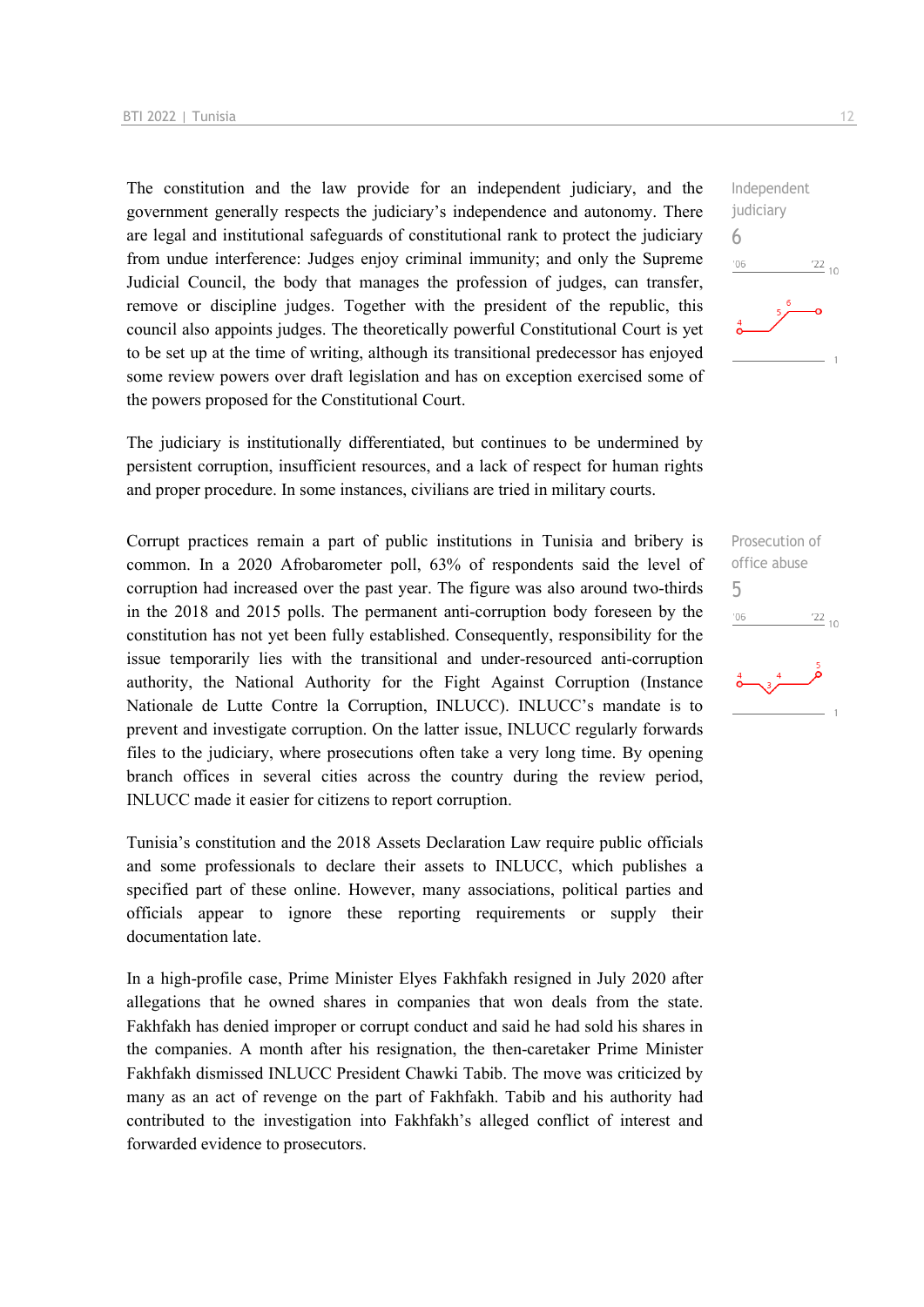The institution for transitional justice (IVD), which is also tasked with investigating instances of corruption during the country's authoritarian era, has itself faced accusations of corruption. IVD President Sihem Ben Sedrine denounced the accusations in January 2021 and called upon those with evidence of wrongdoing to come forward and take legal action.

Civil rights are well-protected in the Tunisian constitution, but the authorities do not consistently respect them. The articles of the constitution's Title Two protect equality before the law, the right to life, human dignity and physical integrity, the right to privacy, citizenship, political asylum, the presumption of innocence, due process and humane treatment, and political and social rights. A limitations clause states that any restriction of these rights and freedoms must be established by law, must not compromise their essence, and must be necessary and proportional to its aim. Yet, neither the body of law nor state institutional practices fully reflect these constitutional provisions.

According to human rights organizations, dozens of detainees have reported torture and other ill-treatment by law enforcement. Often, the authorities have also denied detainees their right to call a lawyer or relative. Using Article 230 of the penal code, authorities prosecuted and imprisoned presumed-gay men for "sodomy." In this context, the discredited procedure of anal testing to "prove" homosexual conduct has continued, even though the government accepted a U.N. Human Rights Council recommendation in May 2017 to end the practice.

Epidemiologically, Tunisia did well in the first wave of the novel coronavirus pandemic in spring 2020. The measures taken by the authorities during the first wave were in general proportional to their purpose and non-discriminatory. These measures included the full or partial closure of places of worship, time and placerestricted curfews, school and border closures, the mandatory wearing of face masks, restrictions on gatherings, and limitations on the number of people allowed into shops, hotels and restaurants. Reported incidents of gender-based violence increased fivefold during the first lockdown. While over 3,000 prisoners were released in March 2020 due to infection concerns, Amnesty International raised concerns over the prosecution of bloggers, journalists and activists who criticized individuals and state institutions in relation to the pandemic.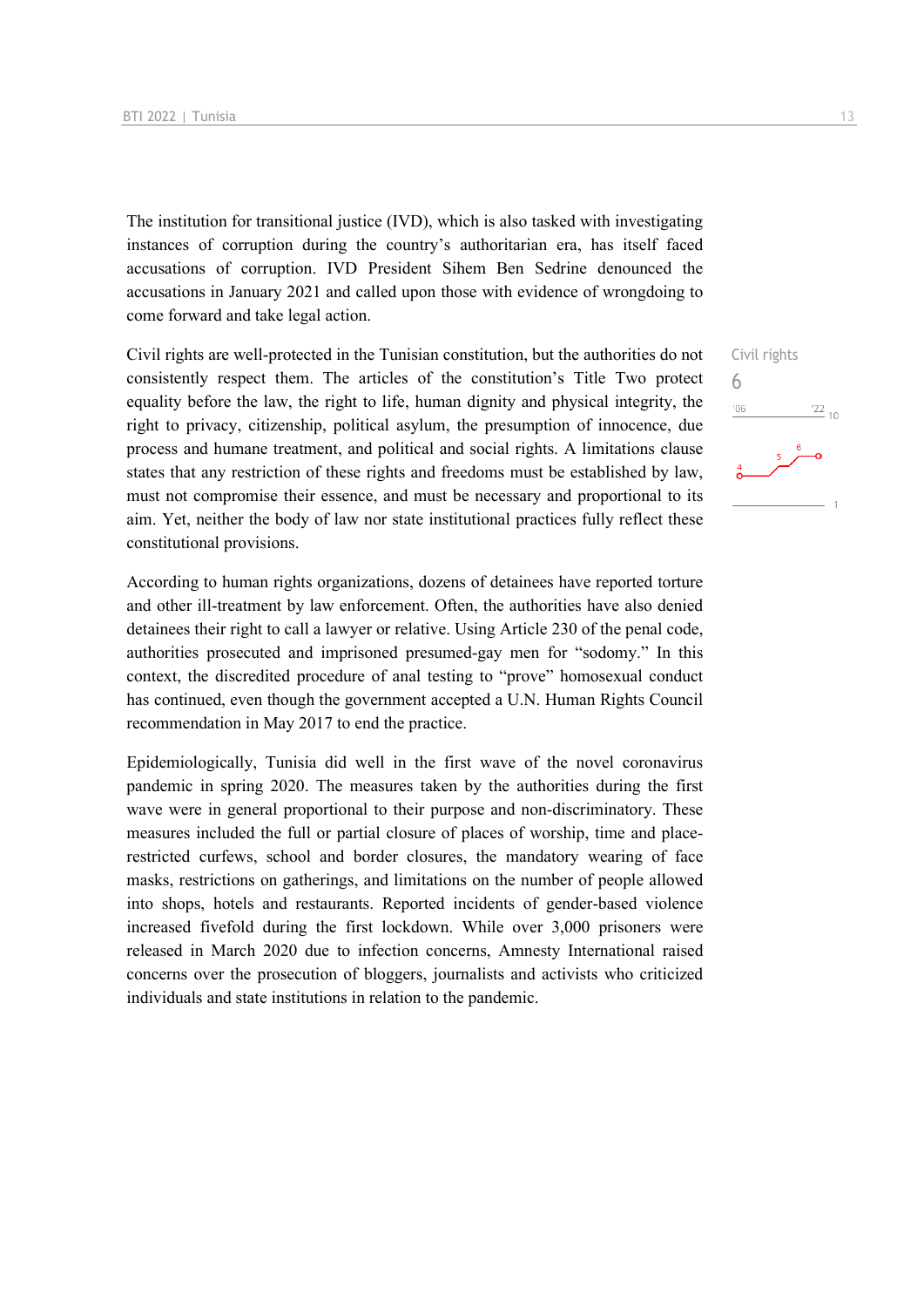#### **4 | Stability of Democratic Institutions**

Tunisia's democratic institutions perform their functions largely effectively but there are growing frictions between and within democratic institutions. Changing political alliances has meant that turnover in governments, which rely on parliamentary confidence, has been relatively high. Moreover, the presidency is increasingly imposing itself on the government appointment process. The appointment of Hichem Mechichi – President Saied's former legal adviser – is a case in point. The country had three different prime ministers during the review period. This complicates medium to long-term policymaking and undermines public confidence in the institutions. The parliament's work is regularly paralyzed by sitins and protests staged by the Free Destourian Party (PDL). The movement and its leader Abir Moussi – who is closely associated with the former authoritarian regime party RCD and has appeared to express a nostalgia for the pre-revolution era – do not accept the legitimacy of their political opponents. Instead, they accuse the moderate Islamist party Ennahda of entertaining ties with terrorists. The absence of a consensus over appointments to the Constitutional Court and independent constitutional bodies means that these bodies have yet to be properly established, years after deadlines codified in the constitution have passed.

There is broad consensus on the democratic order among most politically relevant forces. The open debate on the political system's shape has gained renewed dynamism from two main sources. President Saied favors a radically different structure of people's councils. Meanwhile, the key opposition party PDL has called for a return to a powerful presidency, freedoms to be curbed and the moderate Islamist party Ennahda to be banned, and has argued that the parliament is broken. Given the PDL and its leadership's close association to and nostalgia for the former regime, these positions call the group's commitment to democracy and the country's democratic institutions into question. The PDL currently holds only 17 out of 217 parliamentary seats but polls suggest it may be very successful in the coming elections. The military has maintained its traditional non-political role and domestic security forces respect the authority of elected officials with some exceptions. Key non-governmental groups promote democratic norms and contribute to national political dialogue.



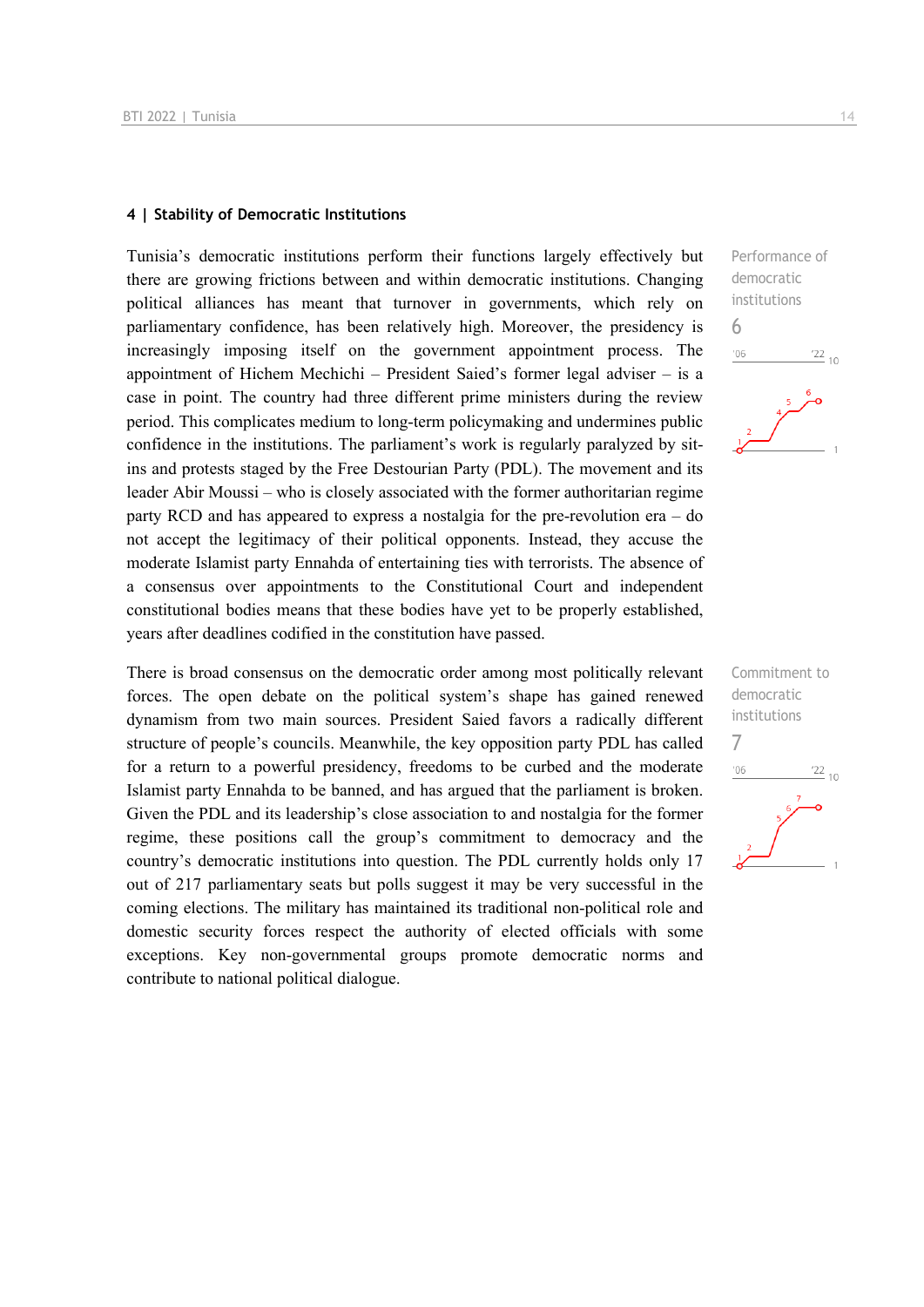#### **5 | Political and Social Integration**

The Tunisian party system remains fragmented, with few deeply rooted parties and low levels of institutionalization. In the latest available Afrobarometer polls (2018), more than four out of five Tunisians said they did not "feel close to any political party." In the 2019 presidential and parliamentary elections, the trend of voter support moving toward independent candidates and new political groupings continued, which complicates the process of coalition-building. In Tunisia's volatile political space, the moderate Islamist party Ennahda remains a constant. Ennahda has developed an extensive presence across the country and a well-structured system of internal party management. Yet, despite its rebranding as a Muslim democratic party, it has so far failed to grow its voter base beyond its well-rooted constituency and has continuously lost parliamentary seats since 2011. Nonetheless, Ennahda secured a plurality in the legislature in the 2019 elections, winning 52 out of 217 seats. The political representation of other constituencies is considerably more fleeting. For example, Qalb Tounes ("Heart of Tunisia"), the party of media mogul and presidential run-off candidate Nabil Karoui secured the second largest number of seats (38), even though the party was founded only months before the poll. The party presumably gained votes from supporters of the previous party of government, Nidaa Tounes, which has all but disappeared into irrelevance. Other political currents often reorganize their representation in parties, coalitions and parliamentary groups made up of several parties. Polarization has considerably deepened following the rise of the anti-Islamist PDL, whose narrative is based on an alternative history of Tunisia that downplays the human rights violations perpetrated under authoritarianism and delegitimizes its political opponents. While its parliamentary representation is still small, it is popular in opinion polls and its public outreach is proving effective.

Tunisia's civil society organizations are diverse and incorporate a range of social interests. There is a broad spectrum of groups from social movements and community organizations to trade unions and professional associations. Periodically, a set of established CSOs join the government in the national dialogue setting to discuss and at times decide on strategic issues facing the country. While some older associations tend to be hierarchical, countless associations founded after the 2011 revolution are nimble operations that attract young Tunisians who are more likely to engage in civil society groups rather than political parties. Numerous highly professional international NGOs also work in Tunisia, occasionally fueling fears of the "NGO-ization" of a sector seen by many as an industry in its own right. Coalitions of interest among groups sometimes emerge and exert pressure on the state. With a long-established presence across the country, the Tunisian General Labor Union's (UGTT) influence is unmatched. Its considerable power rests on its large fee-paying membership of around half a million people and its historic role as one of the founding forces of Tunisian nationalism.

Party system 5  $\frac{22}{10}$  $-06$ 

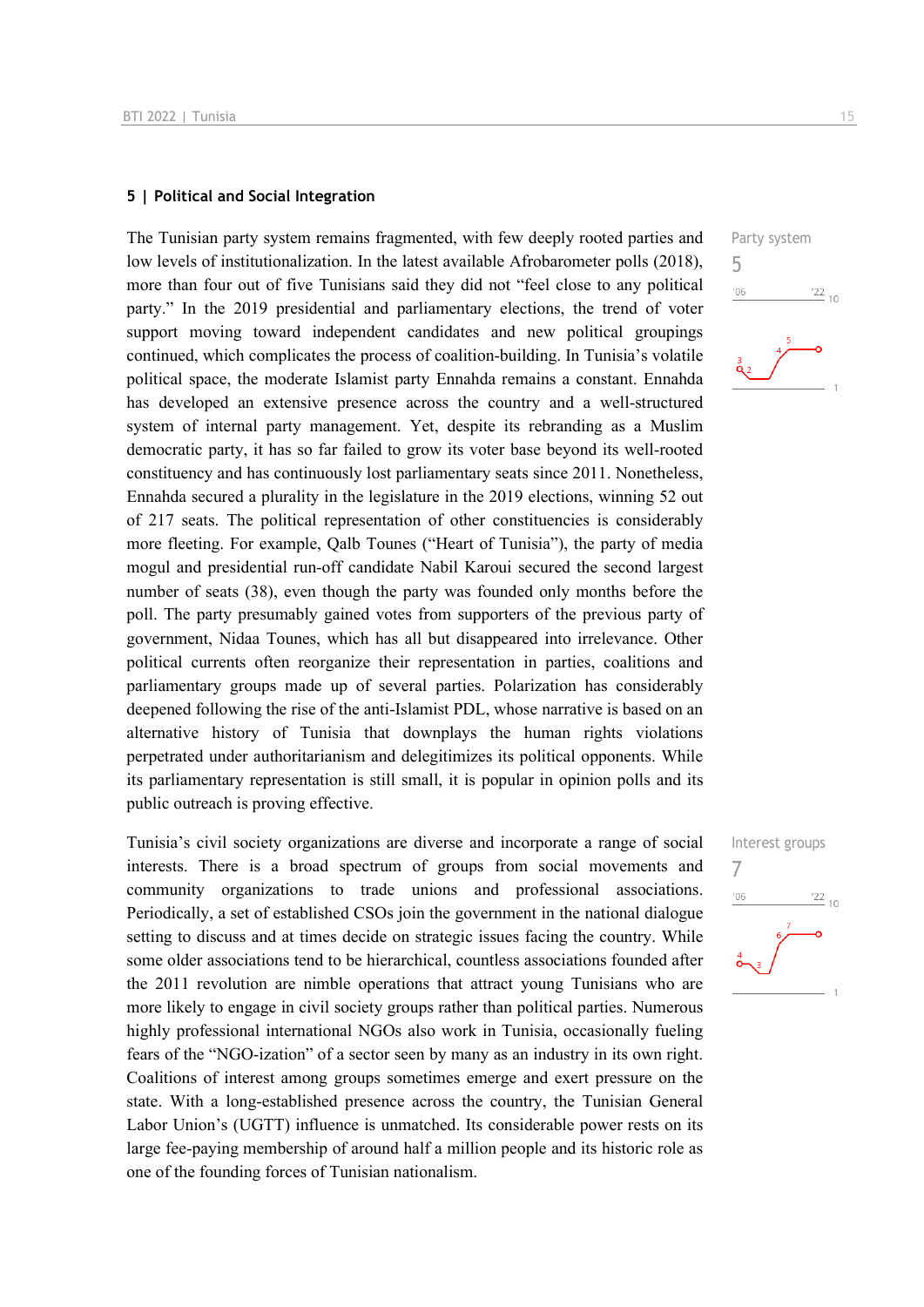While most key organizations broadly share a normative commitment to liberal democracy, some militate against it. Some observers have expressed concern that the influence of police unions prevents security forces personnel from being held to account for human rights violations.

When asked whether democracy is the best possible form of government for Tunisia, 41% of respondents in a poll for the International Republican Institute (IRI) in late 2020 said it was the best type. Over a quarter said other forms of government could be equally good for Tunisia, while 22% said there are better forms of government. In a poll for the Konrad Adenauer Stiftung (KAS) published in January 2021, over three-quarters of respondents agreed Tunisia needed a leader that bends the rules if that is necessary to get things done and 61% agreed that the parliament should be abolished in favor of a strong leader. In Arab Barometer polls conducted in late 2018, four out of five respondents agreed that "democracies have problems, but are better than other systems," a value that is higher than in 2011 (70%), but lower than the 2016 round (85%).

However, Tunisians have become more likely to associate potential problems with democracy and are skeptical about institutional performance and the ability of institutions to influence the problems. In the Arab Barometer polls, a significant proportion of respondents linked democracy to indecisiveness (51%), instability (42%) and a weak economy (39%). However, the proportion of people linking democracy to these three issues has decreased since 2016, which could indicate that Tunisians now blame their country's problems more on political leaders than on the system of government. However, in 2011, less than one in five associated these problems with democracy and younger Tunisians have a higher tendency to link these problems to democracy than those who are older. In the 2020 IRI poll, 45% said that Tunisia was not a democracy at all, 29% described it as a "flawed democracy," 6% as a "full democracy" and 13% as "nearly a full democracy." In contrast, in December 2019, half of all respondents said that Tunisia was a full or nearly a full democracy, while 26% said it was not a democracy at all. In 2020, just over half of Tunisians believed ordinary people could influence decisions in their country: While 26% thought this was very likely and 27% somewhat likely, the largest group (40%) thought it was very unlikely (5% said it was somewhat unlikely).

Trust in democratic institutions has decreased in Tunisia since the 2011 revolution. However, trust in the national government has recovered to 42% in the KAS poll. In the 2018 Arab Barometer survey conducted prior to the 2019 elections, one in five respondents expressed trust in the government. This had stood at 62% in 2011. At 19%, trust in parliament is only slightly higher in the 2020 KAS poll than in the 2018 Arab Barometer (14%), while political parties have regained trust, polling 18% in 2020 compared to 9% in 2018. The latter survey also showed that younger Tunisians are less likely to trust the government than older Tunisians and higher

Approval of democracy

 $^{22}$  10

5 $-06$ 

 $\overline{AB}$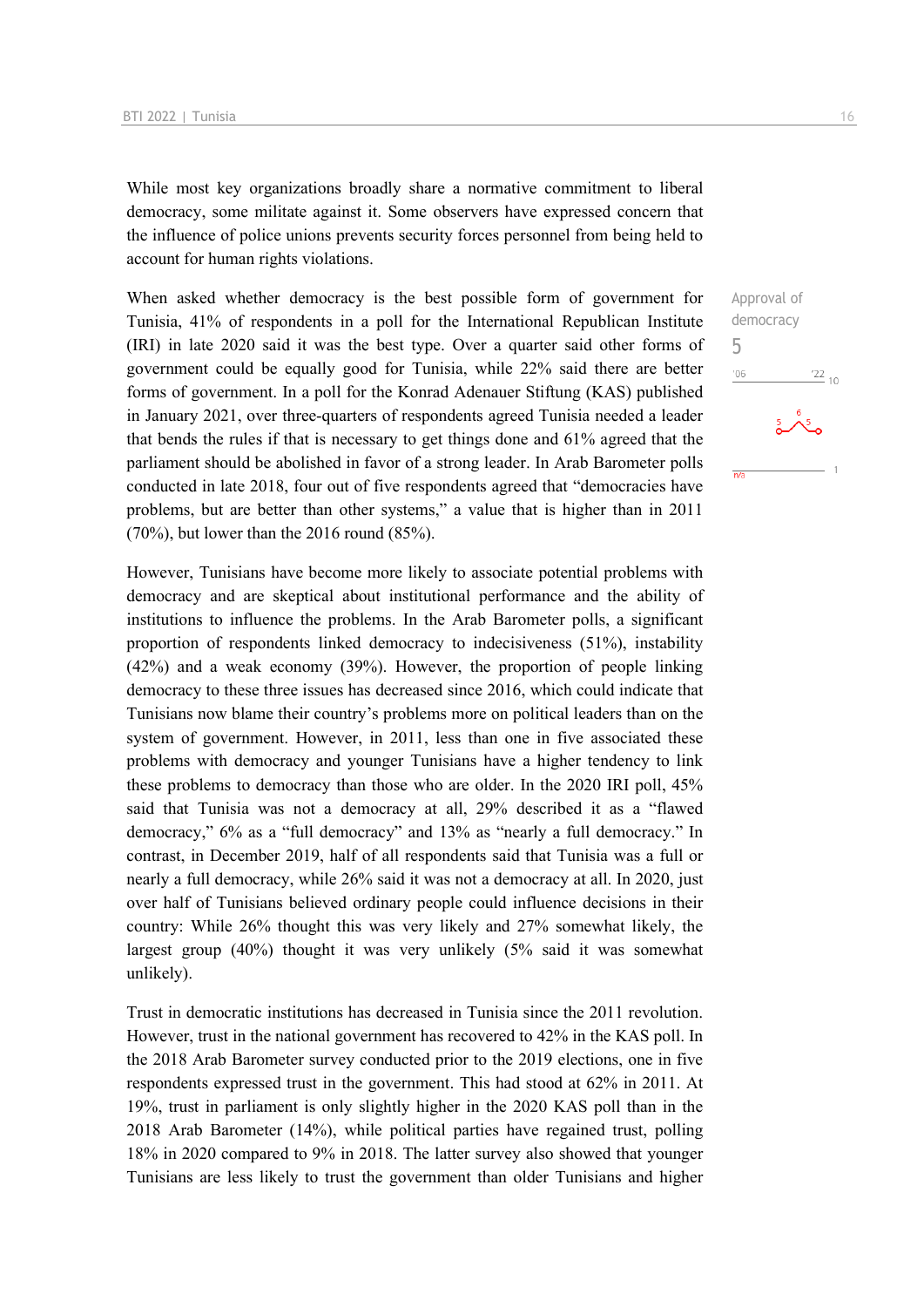educational attainment correlates with lower levels of trust. In contrast to political institutions, trust in the security sector is considerably higher: 90% trust the military and a majority (62%) express confidence in the police. Just under half trust the judiciary  $(48%)$ .

Social capital in Tunisia remains comparatively weak, reflected in low levels of interpersonal trust and civil society engagement. Interpersonal trust is low and has been declining since the 2011 revolution. Ten years ago, in Arab Barometer surveys, over a third of Tunisians agreed that "most people can be trusted." This has steadily dropped to 8% in the late 2018 poll. While there is an active sector of civil society organizations, secular and religious, Tunisia is among the 10 worst performing countries for civil society engagement, according to the Gallup Civic Engagement Index 2017 (the most recent index), with Tunisian citizens unlikely to donate to a charitable cause, volunteer or help a stranger in need. According to 2018 Afrobarometer data, 24% of Tunisians believe that most or all non-governmental organizations are engaged in corruption. Meanwhile, 41% believe that some NGOs engage in corruption, 7% believe that no NGOs are corrupt and 28% said they have not heard enough about NGOs or did not know.

## Social capital 5  $\frac{22}{10}$  $-06$

## II. Economic Transformation

#### **6 | Level of Socioeconomic Development**

Tunisia boasts generally high human development and continues to be a regional leader on gender equality. However, it is estimated that the socioeconomic fallout of the novel coronavirus pandemic likely erased any progress in poverty alleviation made in the last few years and existing, profound inequalities are to some extent structural. In the 2020 Human Development Report, the country retains its ranking of 95th in the Human Development Index with a score of 0.740. After Lebanon and ahead of Jordan, Tunisia's score is the highest among the non-oil Arab countries, reflecting improved outcomes in health, education and income, though the rate of improvement has slowed over the past few decades. When adjusted for inequality, Tunisia's HDI score is 19.5% lower. According to World Bank figures, Tunisia's GDP per capita (in PPP) was \$11,201 in 2019. Income inequality reflected in the latest available Gini coefficient data stood at 32.8 in 2015 (35.8 in 2010 and 40.8 in 2000). Official figures put the poverty rate at 15.2% in 2015, down from 20.5% in 2010 and 23.1% in 2005. When poverty is measured as living on less than \$3.20 a day at 2011 international PPP-adjusted prices, 3% of Tunisians lived in poverty in 2015 (latest available figures).

#### Question Score

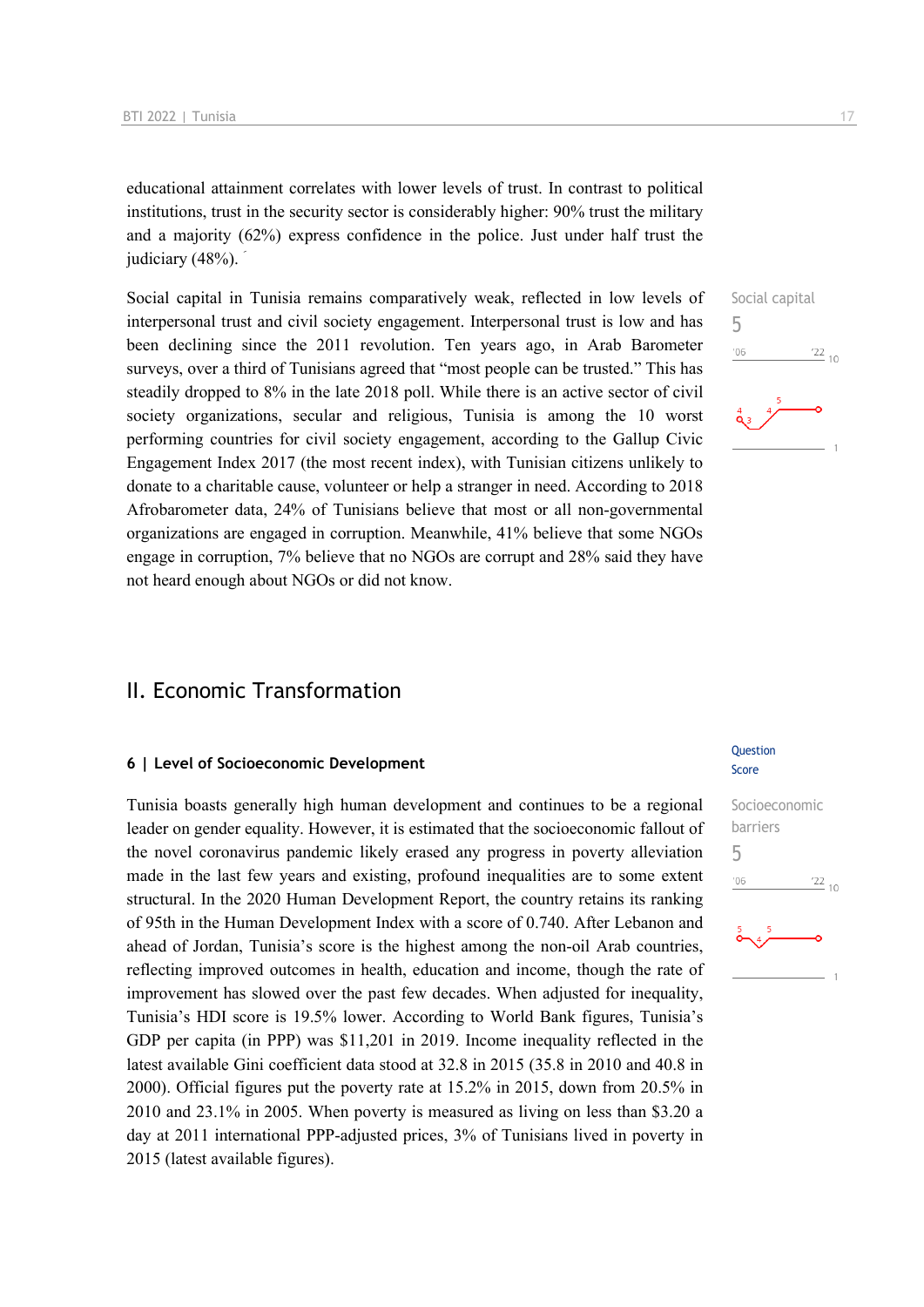National averages mask significant gender, age and regional differences. In the third quarter of 2020, Tunisia's overall unemployment rate was 16.2%. Yet, it was 13.5% for men and 22.8% for women. Unemployment was higher among graduates of higher education, where the gender gap was also higher. Among higher education graduates, the unemployment rate was 17.6% for men and 40.7% for women in the first quarter of 2020. Meanwhile, in 2016 (latest available figures), the unemployment rate was 32% in the southern governorate of Tataouine but 6.6% in coastal Monastir.

The UNDP's Gender Development Index reveals considerable discrepancies. According to 2019 data, life expectancy at birth is higher for women (78.7 years) than men (74.7 years). Yet, mean years of schooling is lower for women than men (6.5 years compared to eight years). Meanwhile, estimated gross national income per capita in 2017 (PPP) differed drastically between women (\$4,587) and men (\$16,341). These deviations from gender parity in HDI values puts Tunisia in group four out of five, despite the country's reputation as a regional leader for women's rights.

| <b>Economic indicators</b> |               | 2017      | 2018      | 2019      | 2020    |
|----------------------------|---------------|-----------|-----------|-----------|---------|
|                            |               |           |           |           |         |
| <b>GDP</b>                 | \$ M          | 39802.6   | 39770.5   | 39195.7   | 39235.7 |
| GDP growth                 | $\%$          | 1.9       | 2.7       | 1.0       | $-8.6$  |
| Inflation (CPI)            | $\%$          | 5.3       | 7.3       | 6.7       | 5.6     |
| Unemployment               | $\frac{9}{6}$ | 15.4      | 15.5      | 15.1      | 16.7    |
|                            |               |           |           |           |         |
| Foreign direct investment  | % of GDP      | 2.0       | 2.5       | 2.1       |         |
| Export growth              | $\%$          | 4.6       | 4.4       | $-4.5$    |         |
| Import growth              | $\%$          | 3.5       | 1.7       | $-7.8$    |         |
| Current account balance    | ŚΜ            | $-4079.7$ | $-4443.3$ | $-3284.1$ |         |
|                            |               |           |           |           |         |
| Public debt                | % of GDP      | 73.6      | 80.1      | 74.2      | 89.7    |
| External debt              | \$ Μ          | 33500.8   | 35032.6   | 39380.5   | 41038.1 |
| Total debt service         | ŚΜ            | 3074.7    | 3028.2    | 3209.7    | 3252.5  |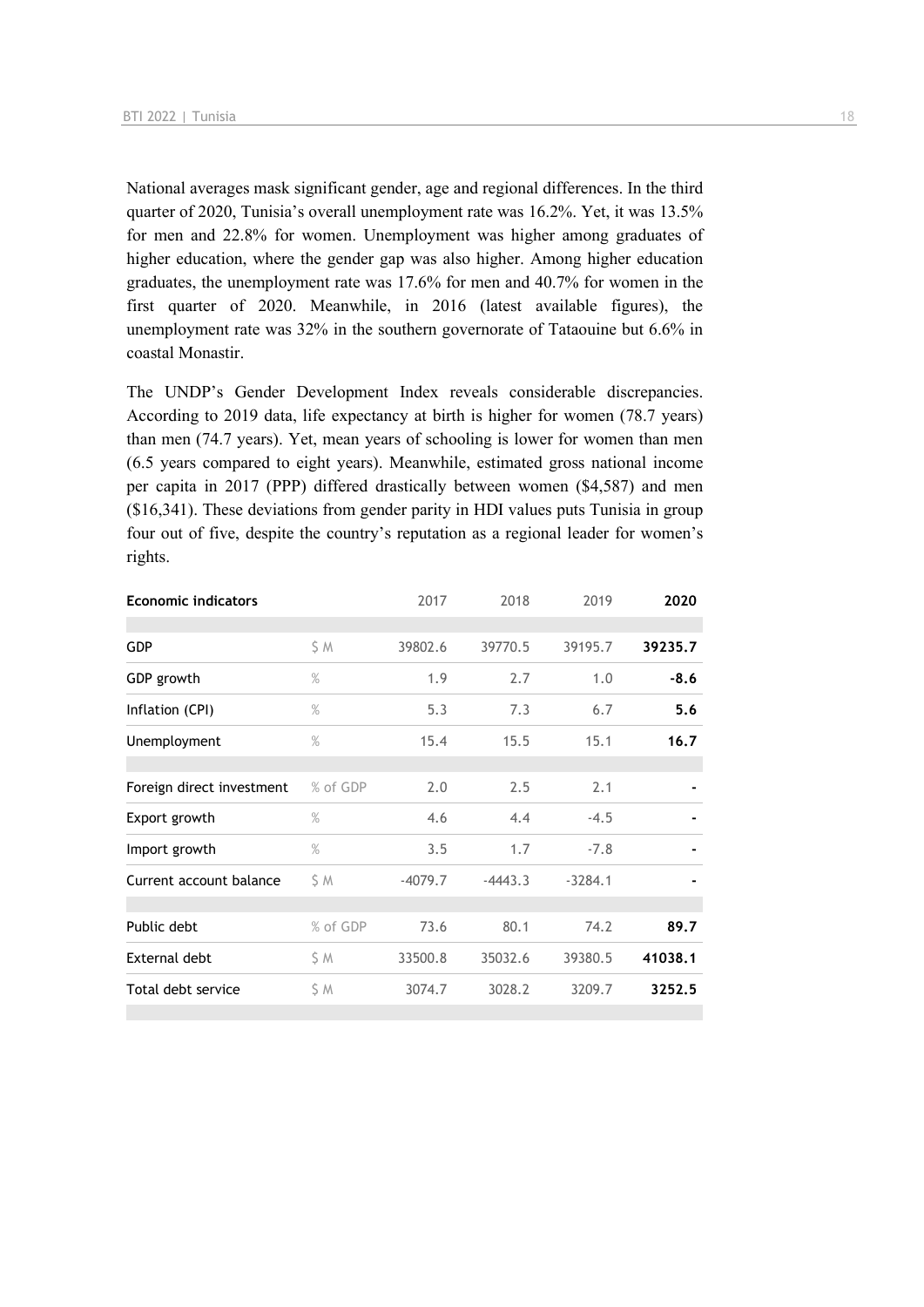| <b>Economic indicators</b> |          | 2017 | 2018 | 2019 | 2020           |
|----------------------------|----------|------|------|------|----------------|
|                            |          |      |      |      |                |
| Net lending/borrowing      | % of GDP | ٠    |      | ٠    |                |
| Tax revenue                | % of GDP | ٠    |      | ٠    | $\blacksquare$ |
| Government consumption     | % of GDP | 20.9 | 20.0 | 20.6 |                |
| Public education spending  | % of GDP | ٠    |      | ٠    |                |
| Public health spending     | % of GDP | 4.1  | 4.2  | ٠    | $\blacksquare$ |
| R&D expenditure            | % of GDP |      | 0.6  | ٠    |                |
| Military expenditure       | % of GDP | 2.1  | 2.1  | 2.6  | 2.9            |
|                            |          |      |      |      |                |

Sources (as of December 2021): The World Bank, World Development Indicators | International Monetary Fund (IMF), World Economic Outlook | Stockholm International Peace Research Institute (SIPRI), Military Expenditure Database.

#### **7 | Organization of the Market and Competition**

The Tunisian authorities are in principle committed to a market-based economy, but there are limitations to the extent to which prices result from market competition. State intervention in the form of subsidies, regulation and public ownership in strategic sectors (e.g., infrastructure and energy) remain in place, despite decades of liberalization and privatization. However, cartels, owners of fruit and vegetable cold storage, and informal networks are responsible for the rise in prices, which the public authorities have failed to effectively address.

This policy stance results in high entry barriers for domestic and foreign firms. Most prices are the result of competition, but the state subsidizes several socially important commodities like staple foods and energy. However, on the back of the collapse in global oil prices in spring 2020, Tunisia introduced an "automatic monthly price adjustment mechanism" for petrol and diesel. The economic legacies of authoritarianism (e.g., entry restrictions, state capture and crony capitalism) continue to affect the Tunisian economy. Corruption, nepotism and widespread tax evasion are hard to quantify but affect market competition. Similarly, the size of the informal sector can only be estimated. Among the under-40s, the African Development Bank estimated in 2016 that 60% of employed men and 83% of employed women work in the informal sector. Both dysfunctional markets and rigid labor codes contribute to this phenomenon, as employers prefer short-term contracts or informal employment.

Starting a business has become quicker, cheaper and less onerous. According to the World Bank's Doing Business Report, it took three procedures, nine days and 2.9% of GNI per capita in 2019, compared to 11 procedures, 13 days and 4.6% of GNI Market organization 5 $\frac{22}{10}$  $^{\prime}06$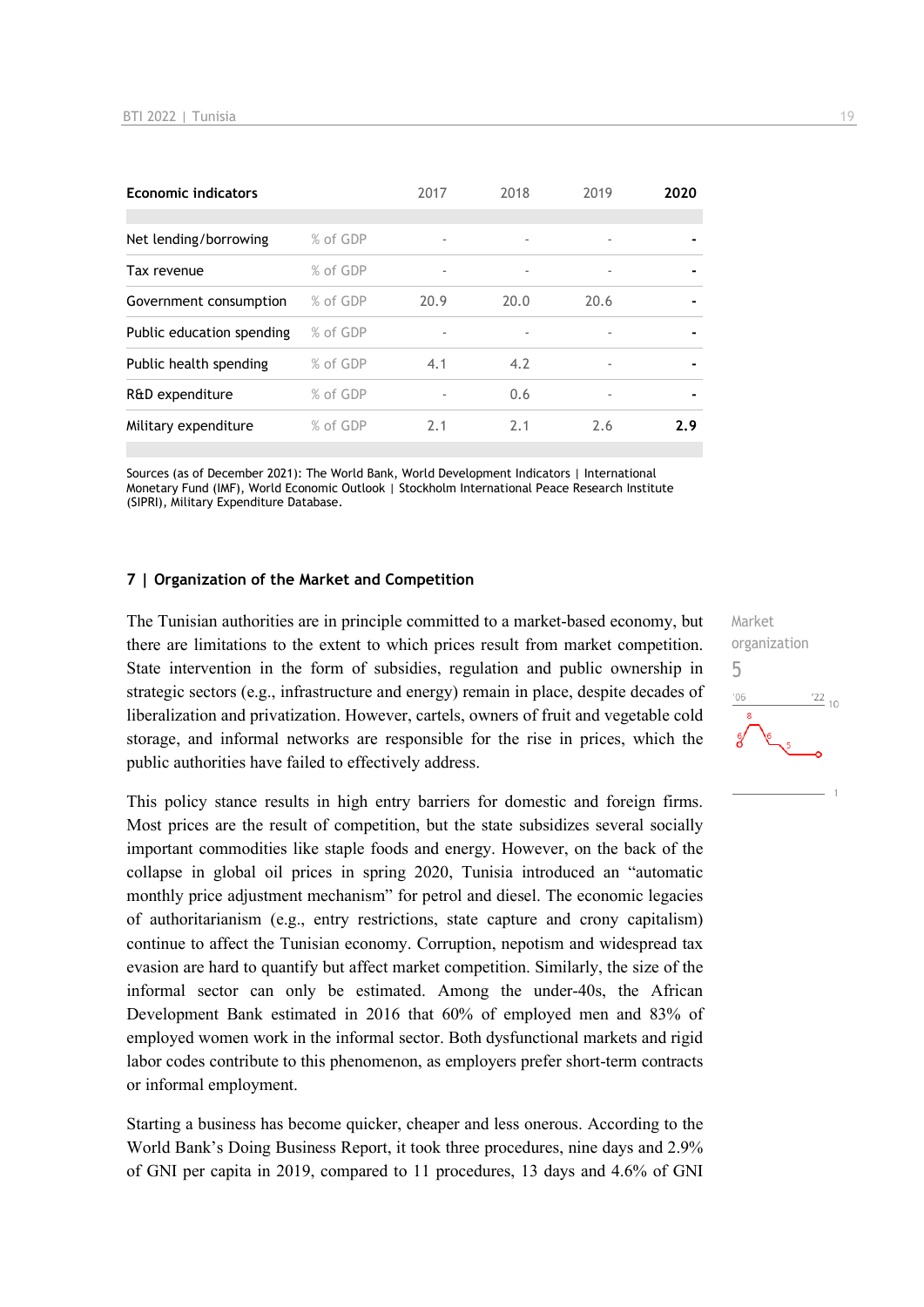per capita in 2017. However, the private sector is skewed toward small firms, with one-person companies (self-employment) accounting for three-quarters of all firms, according to a 2018 African Development Bank report.

The economy is effectively dichotomous with regulation shielding domestic/onshore companies, rendering them relatively uncompetitive. Conversely, the export-oriented, offshore sector is largely isolated from the domestic market and competitive. While it is illegal to take Tunisian dinars out of the country, the currency is in principle convertible for current account transactions. However, some foreign exchange operations require central bank authorization. As non-residents, foreign investors may transfer currency without authorization. However, procedures for capital and dividend repatriation remain complex and businesses frequently complain about difficulties.

The Tunisian Competition Council is tasked with ensuring the competitiveness of markets in the country in accordance with the legal framework of the Competition Law. The law prohibits anti-competitive practices, such as restrictive agreements, abuse of dominant position, abuse of economic dependence and abusively low pricing. The Competition Council has both juridical and consultative functions and is a member of the International Competition Network. However, in some sectors, enforcement powers lie with sector regulators, leaving their attribution unclear at times. In addition, the Ministry of Trade did not implement the relevant measures relating to the decisions of the Competition Council.

In the 2017–2018 Global Competitiveness Index, the effectiveness of Tunisia's anti-monopoly policy was rated 3.4 out of seven, following several years of declining performance. Previous good ratings have largely been accurate for international investors in the offshore sector, despite domestic markets remaining relatively uncompetitive due to extensive regulation, which also facilitates nepotistic practices. According to preliminary IMF data, subsidies represented a substantial 4.8% of GDP in 2019 – considerably higher than the 3.6% in 2017.

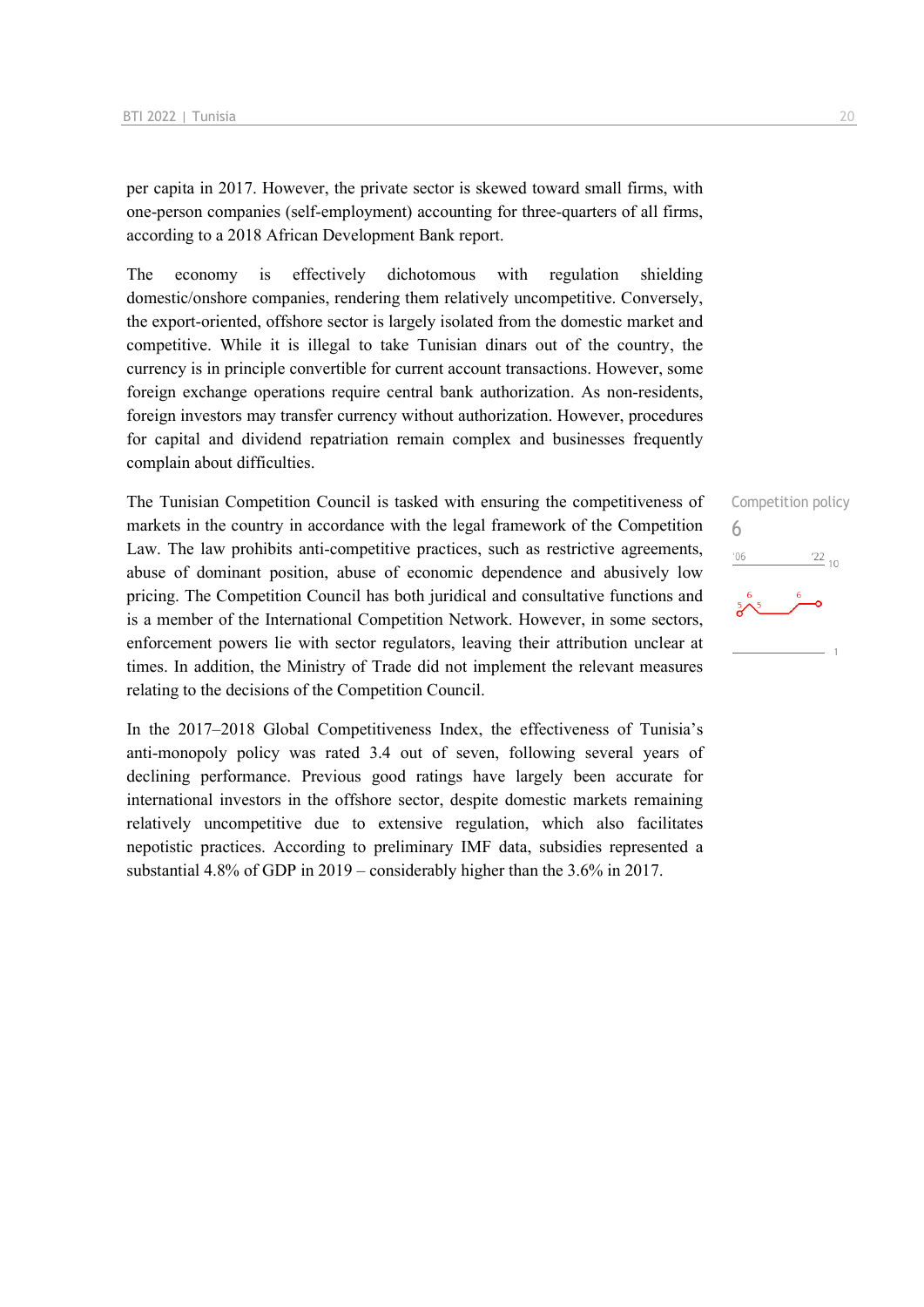Tunisia has been a member of the WTO since its founding in 1995. The gap between the total bound tariff rate (57.9) and applied "most favored nation" rate (11.6) is substantial, according to 2016 WTO data (latest available). Since 2008, Tunisia enjoys free trade in industrial goods with the European Union, its primary trade partner, following an Association Agreement with the bloc in 1995 (which came into force in 1998). Negotiations on the Deep and Comprehensive Free Trade Agreement (DCFTA or ALECA in French) began in 2016 but have yet to bear fruit. After having been suspended, negotiations have resumed but little progress has since been recorded. One stumbling block has been access to European markets for Tunisian suppliers. Whereas European suppliers do not require a visa to enter Tunisia, Tunisian suppliers require a visa from an EU member state to enter the European Union. Tunisian authorities have asked for a reciprocal arrangement. While almost negligible in its potential impact for the European Union, the negotiations could be significant for Tunisia, which sends almost 80% of its exports to the European Union.

Regionally, Tunisia participates in the 2004 Agadir Agreement, which progressively lifts trade barriers with Morocco, Egypt and Jordan. It also cofounded the Greater Arab Free Trade Area in 2005. Commercial barriers with Algeria, Libya, Morocco and Turkey have been lowered following bilateral deals over recent years. Increasingly, Tunisia is looking to expand trade with sub-Saharan Africa. Tunisia joined the Common Market for Eastern and Southern Africa (COMESA) in 2018 and began trading under COMESA rules in January 2020. The country gained observer status at the West African bloc ECOWAS in 2017. After voting against ratifying the African Continental Free Trade Area (AfCFTA) in March 2020, the Tunisian parliament adopted the agreement six months later and trading under AfCFTA terms began on January 1, 2021.

Tunisia is ranked 90th for trading across borders in the 2020 Doing Business Index. The 2020 Heritage Foundation Index of Economic Freedom gave Tunisia a score of 66.4% for trade freedom, noting that the average applied tariff rate was 9.3% and that non-tariff barriers raise trade costs further. Import restrictions such as quotas apply to some sectors. In the 2019 Global Competitiveness Report, Tunisia scored 34.4 out of 100 for the efficiency of border clearance, reflecting complex customs procedures that are not uniformly invoked.

Liberalization of foreign trade 7 $^{\prime}06$  $\frac{22}{10}$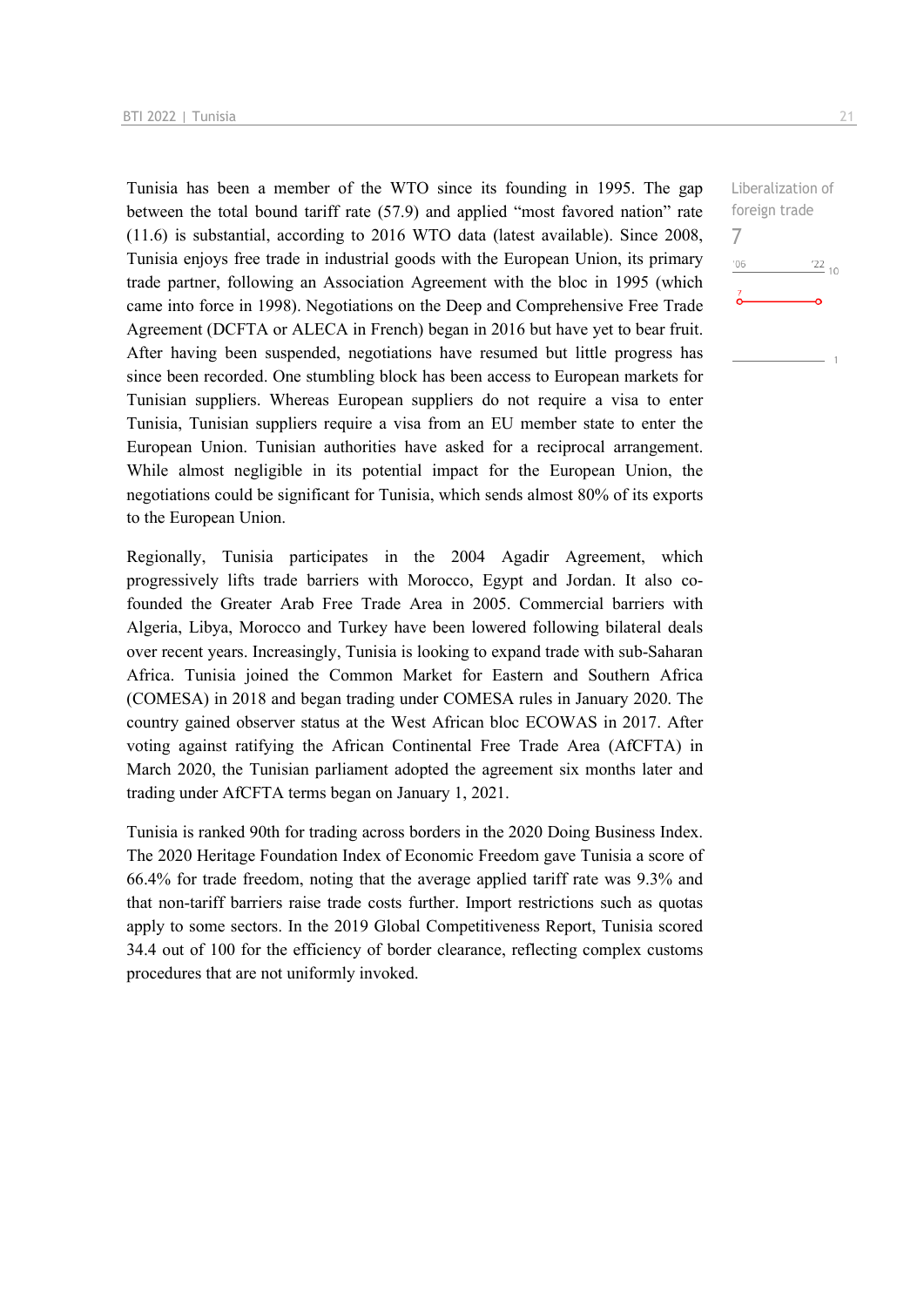The economic fallout from the COVID-19 pandemic has hit Tunisia's vulnerable state-dominated banking sector, which was already struggling with a high proportion of non-performing loans (NPLs), weak supervision, poor asset quality, and deteriorating solvency and profitability. In late 2019, NPLs stood at 13.9% of all loans, according to IMF data, and the share of NPLs is higher in public banks. After decreasing from a high of 16.6% in 2015, NPLs are expected to rise to as much as 15.4% in 2020 and 19% in 2021, according to a 2020 World Bank report. NPLs have been a persistent problem for the last two decades  $-$  a result of hasty lending to certain industries (e.g., tourism) and a legacy of authoritarianism. Under the Ben Ali regime, access to credit was a function of proximity to the regime rather than a measure of a viable business proposal. Crucially, key sectors in the stock of NPLs – tourism and industry – have been particularly affected by the current economic crisis.

Tunisia's central bank undertook numerous measures to mitigate the economic fallout from the pandemic. The loan-to-deposit ratio requirements were relaxed, the list of assets that could be used as collateral for refinancing operations was extended, and a secondary market government bond purchase program was initiated to improve liquidity and yield conditions for domestic budget financing. With the implementation of the new Basel III standards on bank capital and reporting deferred by a year due to the pandemic, the central bank is now aiming to introduce these in 2021.

#### **8 | Monetary and fiscal stability**

Tunisia's central bank was committed to ensuring price stability during the review period. The 2016 Central Bank Law defines the central bank as an independent institution and sets price stability as the central bank's primary mandate. Declining inflation after a cycle of monetary policy tightening prior to and at the beginning of the review period allowed the central bank to cut policy rates and support the economy during the pandemic. Inflation spiked to 7.7% in mid-2018, before declining to 6.7% in 2019 and 5.8% in 2020 (IMF World Economic Outlook, October 2020). Previously, inflation in Tunisia had been relatively stable (5.3% in 2017, 3.6% in 2016, 4.5% in 2015, 4.6% in 2014, 5.3% in 2013 and 4.6% in 2012), averaging 3.5% between 2002 and 2011 (IMF World Economic Outlook, October 2018). The initial shock of the pandemic triggered price rises of 6.3% in the spring of 2020, but when supply chains normalized, and oil prices and domestic demand decreased, this had dropped to 5.4% by October. Following a disappointing harvest, rising domestic food prices have prevented a sharper drop in inflation. Consequently, the central bank reduced the policy rate by 100 basis points in March 2020 and by 50 basis points to 6.25% in late September 2020.

Amid increased exchange rate flexibility and central bank intervention, the Tunisian dinar – which had been depreciating against the euro and U.S. dollar over the last few years – modestly appreciated against the euro and U.S. dollar in 2020.



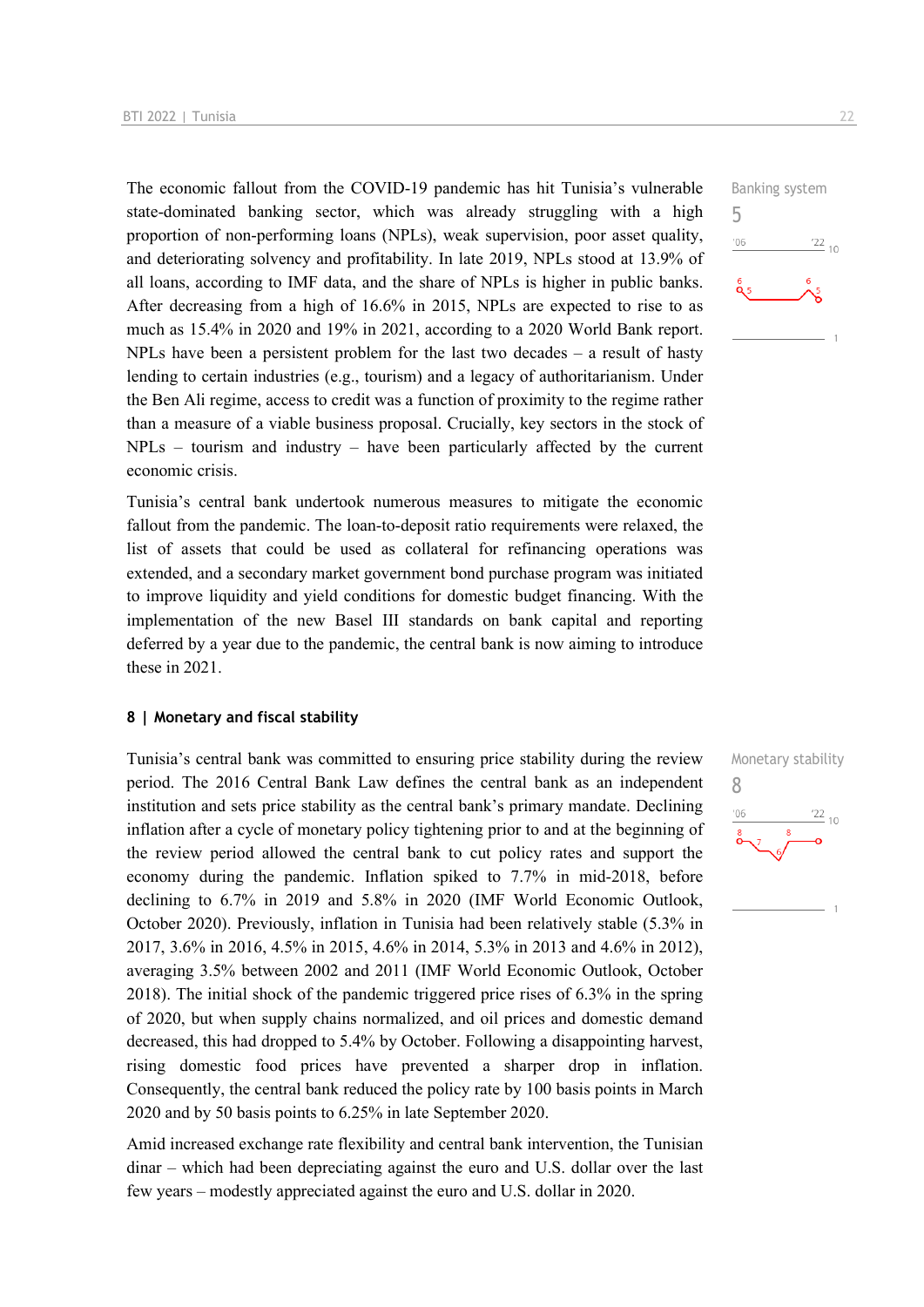Fiscal stability remains an important part of Tunisia's agreements with the IMF. However, in 2020, the global coronavirus pandemic necessitated short-term emergency responses that contradicted the government's aim of fiscal consolidation. The country's spring lockdown was accompanied by measures to support households and firms during the pandemic. These measures had a considerable impact on the public deficit in 2020, which is estimated to have spiked to between 11.5% and 13.1% of GDP, having increased from 3.1% in 2019. This will leave a mark on the level of public debt. Debt is estimated to have increased from 72.3% of GDP in 2019 to 86.9% in 2020, as the economy contracted, and public spending on health care and socioeconomic mitigation measures increased. Both the suppression of domestic economic activity, which was a consequence of the government's measures to suppress the virus, and the reduced demand for Tunisian exports have contributed to the current economic contraction. The economy is estimated to have contracted between 8.2% and 9.2% of GDP, which marks the deepest recession since the country's independence in 1956. The government largely resorted to domestic borrowing to finance the increase in spending in 2020, but also sought an IMF emergency loan of \$745 million to cover fiscal and balance of payments needs.

The government's package of economic and social mitigation measures included an increase in cash transfers for poor and vulnerable households in April and May 2020, a mid-April pension top-up of TND 100 for 140,000 retirees whose usual monthly pension payment was below TND 180, temporary unemployment benefits, and a one-off temporary cash transfer in May to self-employed individuals who had lost income. In order to support businesses, over TND 1 billion was made available via an SME support fund, a partial guarantee scheme and a facility to restructure companies experiencing difficulties. In addition, the deadline for submitting business tax returns was extended, while other administrative requirements were relaxed.

In January 2021, Finance Minister Ali Kooli announced an economic reform plan against the background of the high deficit and mounting debt. The plan includes cutting the public wage bill (one of the highest in the world at over 16% of GDP), targeting subsidies more effectively at low-income citizens, and restructuring and reforming the governance of poorly performing state-owned companies. Under the plan, which is expected to be finalized after Ramadan, the government would sell its shares in some enterprises.

Fiscal stability 6 $\frac{22}{10}$  $106$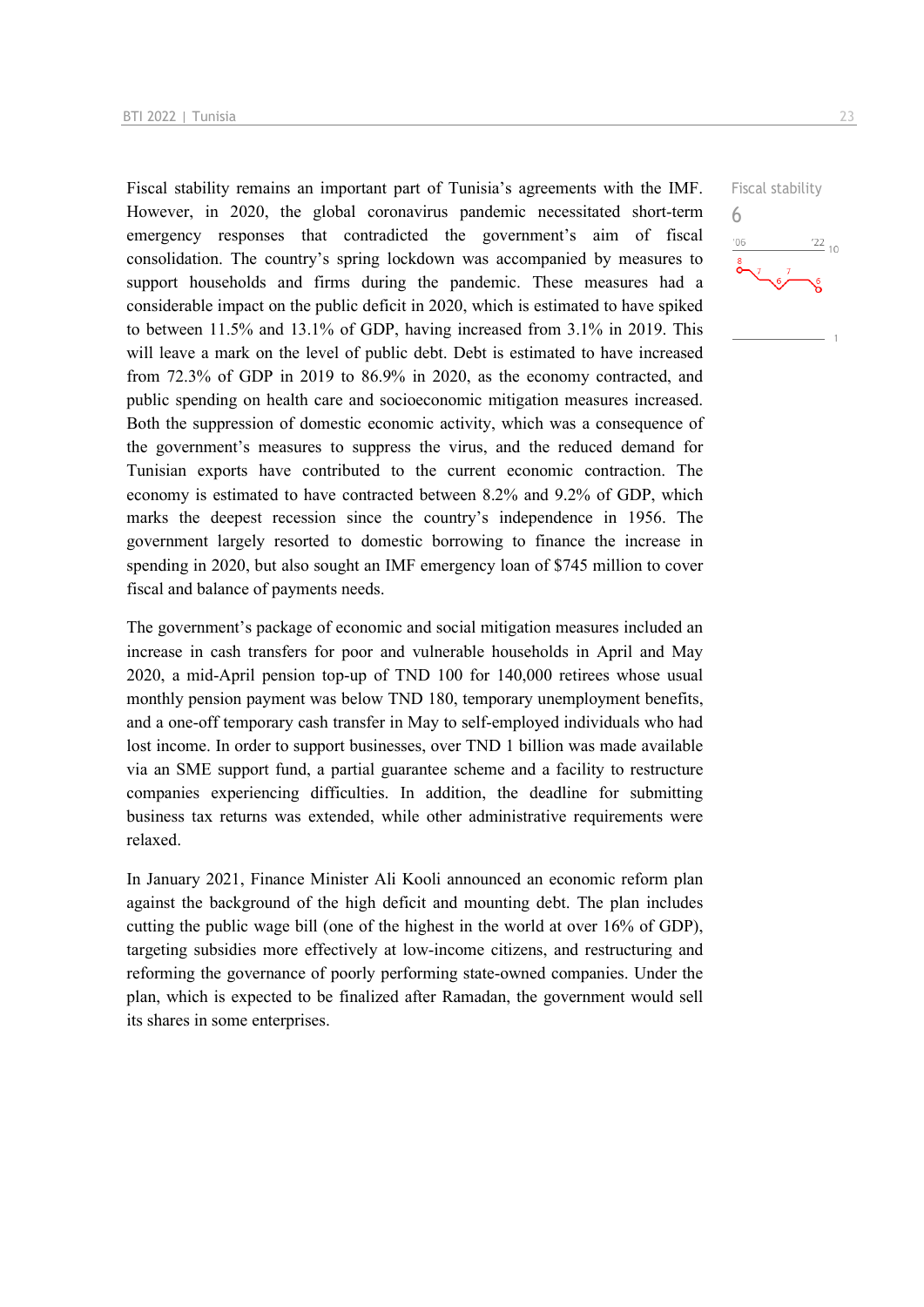#### **9 | Private Property**

The Tunisian constitution protects both physical and intellectual property. In practice, there are some restrictions on the right to own property for non-Tunisians, as non-Tunisians need the authorities' approval to purchase real estate and are not permitted to buy agricultural land. However, property registration has become faster as the internal process for transferring property has been streamlined. Moreover, the publication of property transaction statistics by the Land Registry has increased the transparency of land administration.

Various international assessments of property rights in Tunisia have reached contrasting conclusions. The country's rank declined in the 2019 Global Competitiveness Report, as Tunisia scored 48 out of 100 for the protection of property rights and ranked 86 out of 141 countries, compared to 56 out of 140 countries in 2018. Intellectual property is less well protected. In the Heritage Foundation's 2020 rating, Tunisia's performance improved, with the country scoring 56.4 out of 100 for the protection of property rights compared to 49.4 in 2018. High levels of corruption and a large backlog of disputes over property are seen as hampering the protection of private property rights.

The state remains a prominent actor in the Tunisian economy, both as a regulator and owner of numerous enterprises. Some state-owned enterprises (SOEs) compete with private companies (e.g., in the telecommunications, banking and insurance sectors), whereas others enjoy a monopoly in sectors considered strategic or sensitive by the government (e.g., the railway system, water and electricity utilities, port logistics, tobacco, and the distribution of alcohol). SOEs also control the import of staples and basic items (e.g., cereals, rice, sugar and edible oil). Banks and credit agencies tend to consider SOEs to have the same risk profile as the government for lending purposes. Despite years of trade union resistance, Finance Minister Ali Kooli indicated in January 2021 that the government planned to sell its shares in some SOEs.

Tunisia ranks 78 out of 190 countries in the World Bank's Ease of Doing Business Report 2020, having regained several places. The report notes that Tunisia simplified tax payments by implementing a risk-based tax audit system and made starting a business easier by integrating more services into the one-stop shop and reducing fees. It now takes three procedures, nine days and 2.9% of per capita income to start a business. Two of the procedures can be done at the one-stop shop, where registration with several authorities can be submitted or transferred (e.g., tax, commercial registry and social insurance).



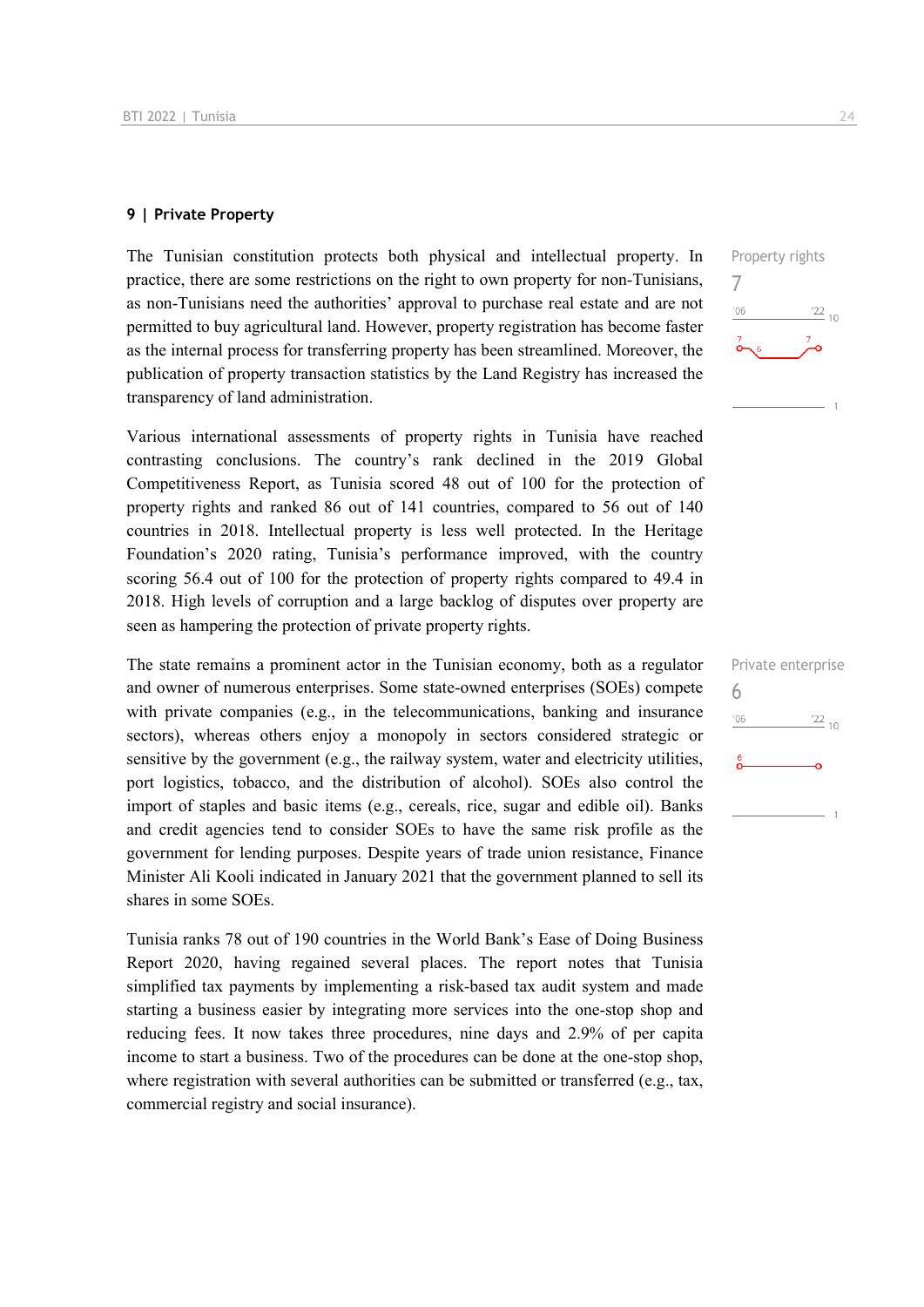#### **10 | Welfare Regime**

The Tunisian constitution enshrines several social rights, such as the right to health care and work. Yet, while formally comprehensive, the social safety net has gaps. For instance, there is no unemployment insurance. Thus, the role of the informal sector and private solidarity networks remains important.

In principle, public health care covers the whole population and includes free or subsidized care for low-income households. Government health care spending represented 4.18% of GDP in 2018, while overall health care expenditure was 7.29% of GDP in the same year, according to WHO statistics. Almost two-fifths of all health care spending is out-of-pocket. Apart from oil-rich Libya, Tunisia had the highest number of hospital beds per 1,000 inhabitants (2.2 in 2017) among its Maghreb peers (1.9 in Algeria in 2015 and 1.0 in Morocco in 2017). Thus, the public health care system was in a comparatively strong position to respond to the COVID-19 crisis. However, compared to OECD economies, Tunisia has very few intensive care unit (ICU) beds, around 500, which are split between public and private providers. This is equivalent to roughly 4.3 beds per 100,000 inhabitants. In contrast, Germany has 621, France has 428 and the United Kingdom has 228 beds per 100,000 inhabitants. Between 2008 and 2018, life expectancy increased by 1.8 years to 76.6 years, according to the World Bank. However, life expectancy varies by up to seven years between affluent and disadvantaged regions, according to 2009 African Development Bank figures – a degree of regional variation that is also reflected in the availability of health care services. Specialized services in particular are concentrated in the wealthier coastal regions. Technically recognized refugees have a right to accommodation, health care at the non-insured Tunisian rate and education. However, legislative and bureaucratic gaps mean that these rights are not systematically granted. Moreover, many refugees and migrants see xenophobia as a barrier to accessing health care, followed by a lack of funds.

While the government in principle aims to move from blanket energy and food subsidies to more targeted measures in line with Tunisia's agreements with the IMF, the coronavirus pandemic has necessitated short-term social measures. These measures included a cash transfer of TND 50 to 260,000 poor households and TND 200 cash transfer to another 770,000 underprivileged households in April and May 2020. In addition, 140,000 retirees whose usual monthly pension payment is less than TND 180 received a one-off TND 100 top up in April. Meanwhile, the government provided temporary unemployment benefits (TND 200) to workers affected by partial unemployment and cash transfers (TND 200) to self-employed individuals who had suffered a loss in income.

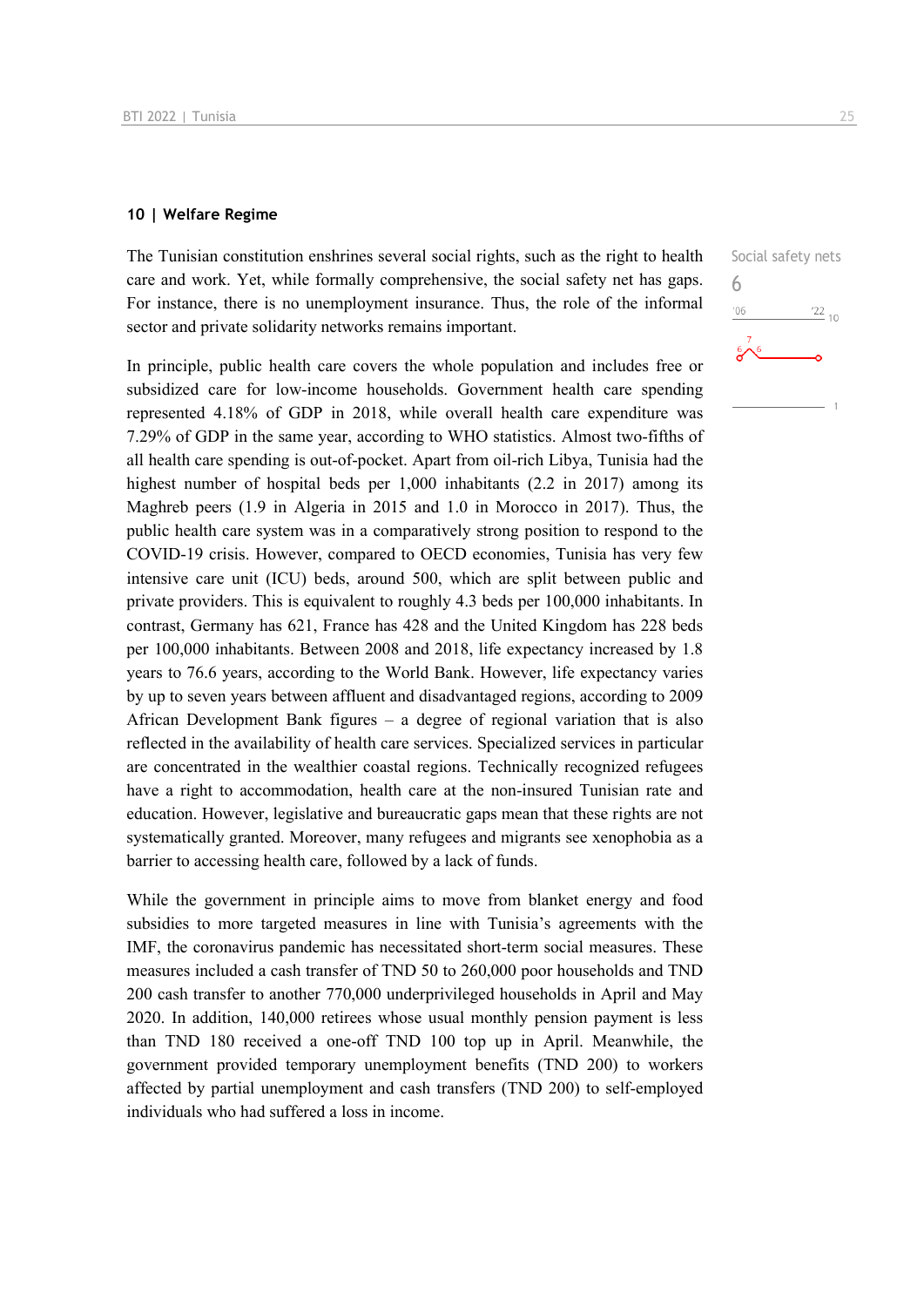Tunisia is regarded as a regional leader on women's rights, and its constitution and body of law contains anti-discrimination provisions. While criminalized, discrimination against minorities as well as women persists. In the 2020 Gender Inequality Index, which is based on reproductive health care, empowerment and economic activity indicators, Tunisia scored 0.296 and ranked 65th (compared to 95th in the Human Development Index), reflecting the country's comparatively good performance on gender equality. Tunisia's regional neighbors Algeria and Morocco ranked 103rd and 111th, respectively. According to 2014 UNESCO figures, there is a considerable literacy gap among the elderly (65 years and older) between men (55.8%) and women (24.4%). However, among 15-to-24-year-olds, this gap is only 1.2 percentage points, with an overall literacy of 96.2%.

Many of the reforms recommended in a 2018 Presidential Commission on Individual Freedoms and Equality report, which examined the implementation of constitutional rights and international human rights standards, are yet to be implemented. For instance, legislation that would change the current practice of male successors receiving twice the inheritance share of female successors by default has not yet been approved by the parliament. Two drafts on the issue remain pending before ARP commissions. The reform remains controversial as many see the current practice as a requirement of Islamic law. In August 2020, Kais Saied reiterated that the current dispositions related to inheritance are untouchable, as they reflect Quranic rules.

In the 2019 parliamentary elections, women won a number of seats under an electoral framework in which lists must follow gender parity and alternate between male and female candidates. Women make up 26.27% of the members of the Assembly of People's Representatives. In a 2020 poll for the International Republican Institute, respondents were asked to state the most likely reasons for why women are not more politically engaged in Tunisia. Two-thirds of respondents thought female candidates are not elected when they run, 64% said women lacked the support network, 60% thought women lacked support from their political parties, 50% named fear of violence on the part of women, while over half referred to child-rearing duties, cultural norms, and a lack of campaign resources, familial support or political experience. In contrast, 37% said women lack the confidence to run. A number of attacks on female members of parliament were recorded by the parliamentary watchdog NGO al-Bawsala, including misogynistic remarks and death threats. While educational participation is generally well-balanced between the genders, women are under-represented in the workplace, particularly in senior positions. The female labor force participation rate stands at 26.2%, while roughly two-thirds of men participate in the labor force. The absence of women in a January 2021 reshuffle of the Mechichi government sparked criticism, with several observers pointing to the constitutional status of gender parity.

Equal opportunity 7 $\frac{22}{10}$  $06'$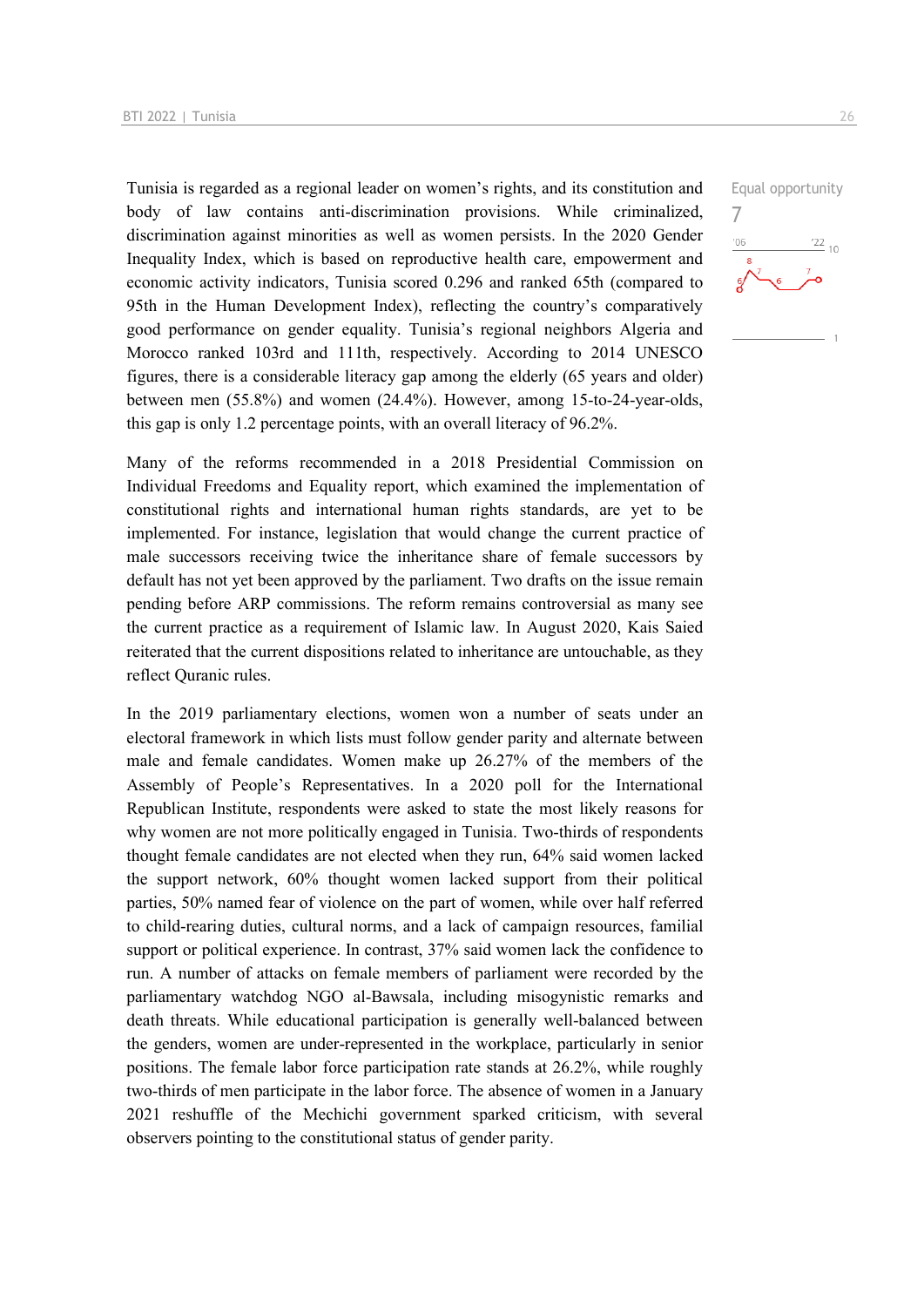#### **11 | Economic Performance**

In the fallout from the global pandemic, the Tunisian economy contracted sharply in 2020. Following several years of sluggish economic growth, Tunisia experienced its deepest recession since independence, with economic output reducing by 8.8%. Real GDP had previously grown by 1% in 2019, 2.7% in 2018 and 1.9% in 2017. The strict lockdown between late March and June was successful in keeping infections in check but stifled domestic supply and demand, while a global reduction in demand hit exports. The high share of services in the Tunisian economy contributed to the contraction, as the tourism and transport sectors were badly hit by the coronavirus crisis. Similarly, manufactured output dropped by 10% in the first three quarters of 2020 compared to the previous year as demand from Europe fell. An important non-COVID-19 impact on growth was worker disruption in the mining sector. Phosphate production, for instance, was down by 21% in October 2020 compared to the same time a year before. Political uncertainty also weighed down on growth. Prior to the coronavirus pandemic, GDP per capita (PPP current prices) had reached \$11,201 in 2019, up from \$10,605 in 2017.

The significant jump in unemployment due to the pandemic proved to be temporary. In the second quarter of 2020, unemployment jumped to 18%, but dropped to 16% in the third quarter – roughly the level that it had hovered around between 2014 (15.1%) and 2019 (16%). A phone survey by the national statistics institute reported that only 5% of respondents had permanently lost their jobs. After spiking to 7.7% in mid-2018, inflation declined to 6.7% in 2019 and 5.8% in 2020 (IMF World Economic Outlook, October 2020). Previously, inflation in Tunisia had been relatively low (5.3% in 2017, 3.6% in 2016, 4.5% in 2015, 4.6% in 2014, 5.3% in 2013 and 4.6% in 2012) after averaging 3.5% between 2002 and 2011 (IMF World Economic Outlook October 2018).

While Tunisia's budget deficit gradually decreased from 5.4% of GDP in 2016 to 3.1% in 2019, it increased sharply to a projected 13.1% in 2020 because of the pandemic. Consequently, public debt has increased during the review period. In 2018, it stood at 78.2% of GDP, dropped to 72.3% in 2019 and is projected to have jumped to 86.9% in 2020. Debt had previously declined from 67.4% in 2002 to 40.5% of GDP in 2010.

In the external sector, Tunisia's current account deficit is expected to have narrowed to 7% of GDP in 2020 (8.8% in 2019), as the reduction in exports was outweighed by a larger drop in imports. Industrial exports and tourism decreased considerably, and overall exports dropped by 15% in the first three quarters of 2020. However, imports dropped even more dramatically amid weak consumer demand, despite an increase in remittances. Meanwhile, foreign direct investment continued to decline, dropping by 25% in the first nine months of 2020. FDI had already been weak prior to the pandemic, with Tunisia's struggling economy failing to attract investors.

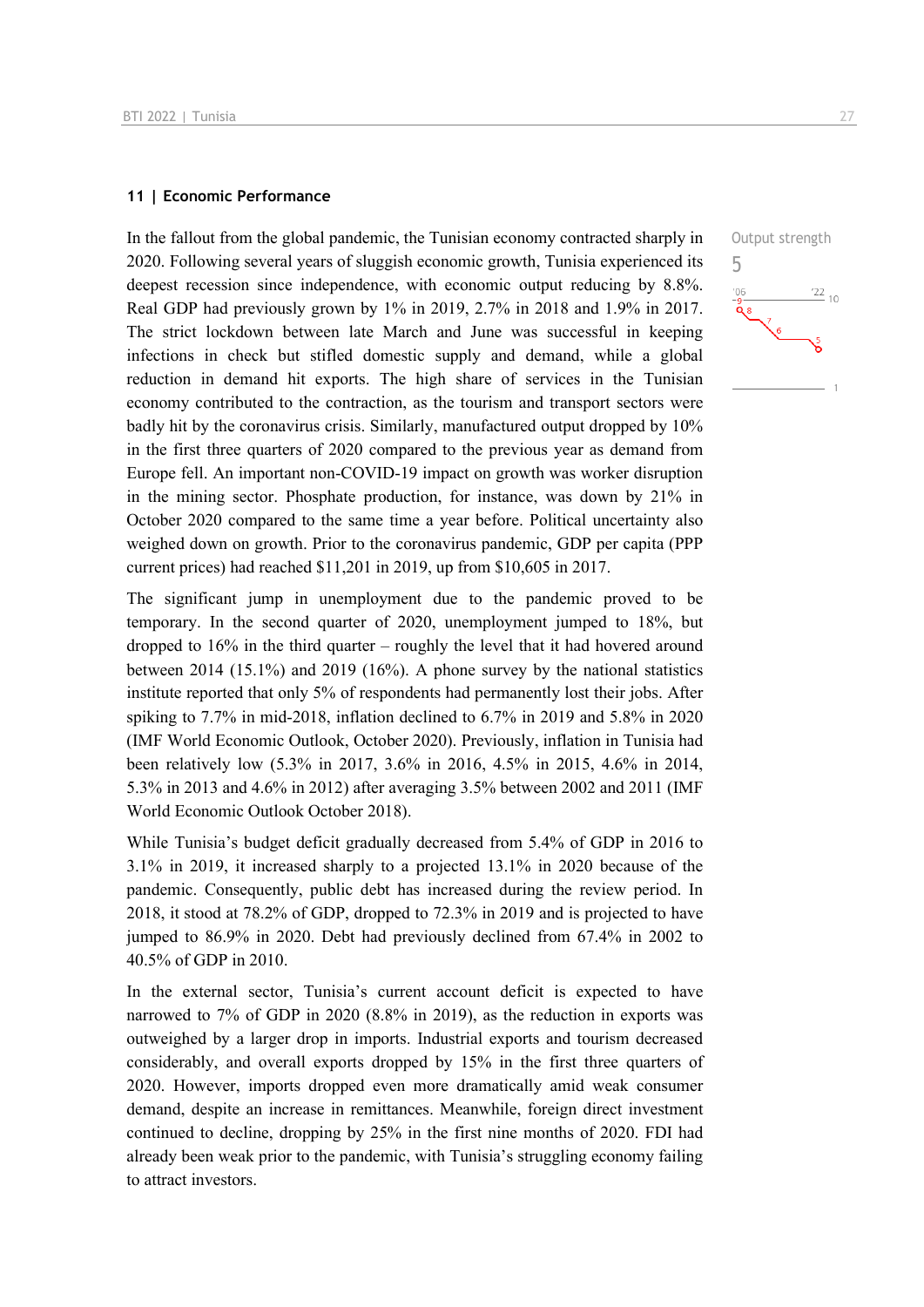#### **12 | Sustainability**

For the Tunisian government, the environment is not an immediate priority, while the public mostly associates environmental concerns with waste management, with plastic waste threatening ecosystems in parts of the country. Supported by the U.N. Environment Program, a ban on single-use plastic bags entered into force on March 1, 2020, for supermarkets. The ban prohibits the manufacturing, import and use of conventional single-use plastic bags. Compostable and reusable plastic bags are still permitted as an alternative. A comprehensive ban has been extended to all producers and suppliers of plastic bags since January 1, 2021.

Tunisia did comparatively well in the 2019 Arab Future Energy Index, ranking fifth behind Egypt, Jordan, Morocco and the UAE. Tunisia's score of 70% in the index reflects comparatively good governance, financial and project support, investment growth, and grid access for renewable energy. The index highlights improvements in Tunisia's private investment engagement policies and the country's welldesigned net-metering scheme, which has led to the development of small-scale photovoltaic projects in the residential and industrial sectors. However, analysts often point out that the state-owned energy and gas utility company STEG obstructs private sector participation in renewable energy projects.

Tunisia's education system produces comparatively high levels of formal education but there are qualitative weaknesses. According to the latest available figures from UNESCO, public expenditure on education represented 6.6% of GDP and 22.9% of total government expenditure in 2015, up from 6.2% in 2012. According to 2015 UNESCO figures, the overall literacy rate is 79% (86.1% for men and 72.2% for women). The gender gap has virtually closed among young people due to the almost 100% and gender-equal primary school enrollment, but statistics show a slight increase in the number of illiterate men since the early 2010s. The mean number of years of schooling is 7.2, according to the UNDP Human Development Report, and Tunisia scored 0.661 in the U.N. Education Index (2019). In the OECD's comparative education study in which Tunisia participated in 2015, the country's students fared below the OECD average. On a scale of one to seven (with seven being best), the Global Competitiveness Report 2019 rated Tunisia's quality of vocational training 3.7, the skillset of graduates 3.6, digital skills among the active population 4.2 and critical thinking in teaching 3.1. Both an approach to teaching that focuses on repetition over individual skills development and a lack of funding for the sector contribute to these outcomes.

In 2018, Tunisia invested 0.6% of GDP in research and development. Between 2009 and 2014, the figure stood at 0.7%. This is likely too modest an investment for Tunisia's long-term economic development. Public sector spending accounted for over three-quarters of R&D funding in 2015 (the most recent year for which data is



| Education policy /     |
|------------------------|
| R&D                    |
| h                      |
| '06<br>$\frac{22}{10}$ |
| $\sim$ 6<br>ره         |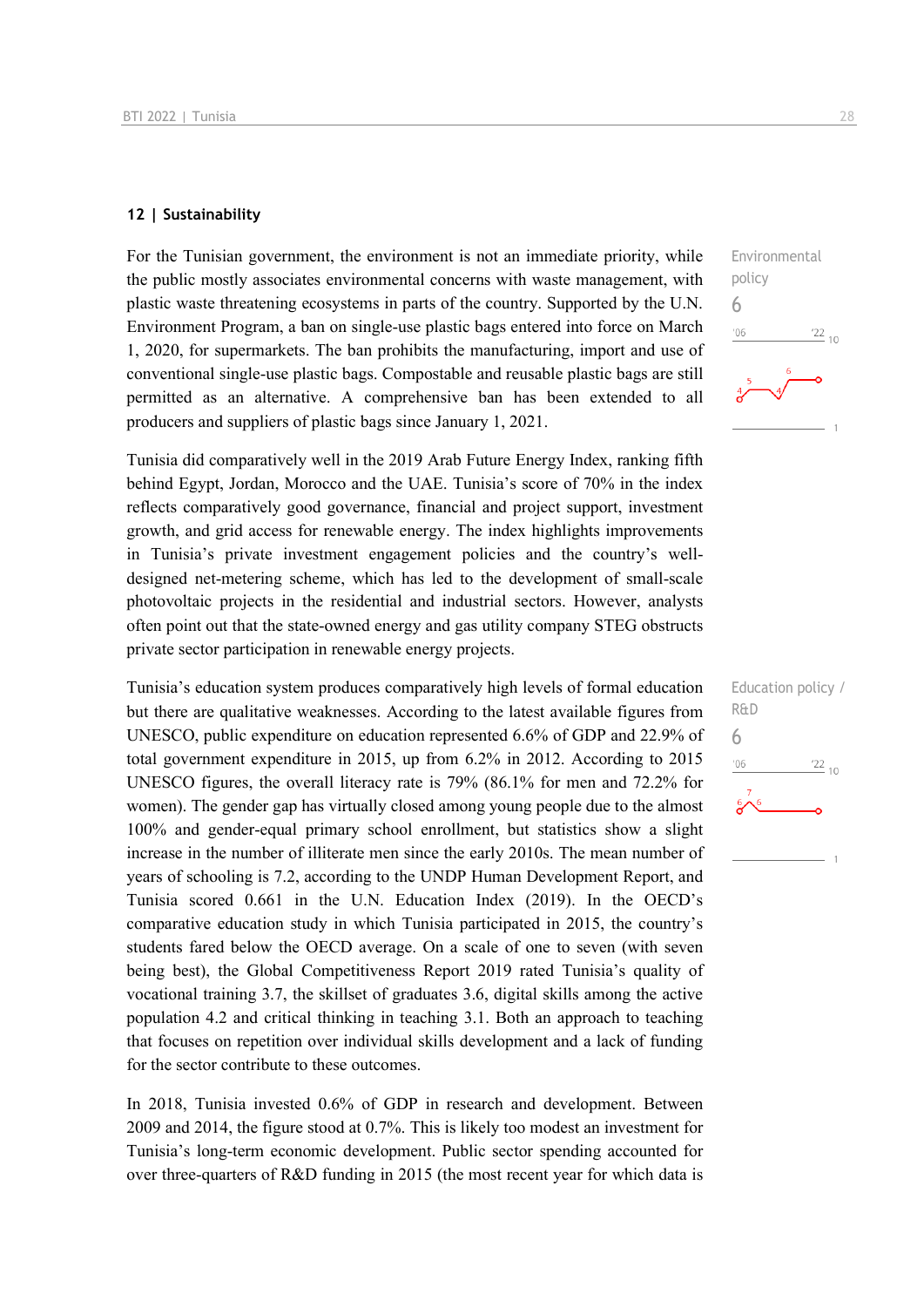available), whereas 18.9% came from business and 3.9% were funds from abroad. Tunisia dropped several places to 92nd in the 2019 Global Competitiveness Report's ranking for innovation capability, which accounts for factors like workforce diversity, international co-inventions, cluster development, scientific publications and patent applications, among other factors.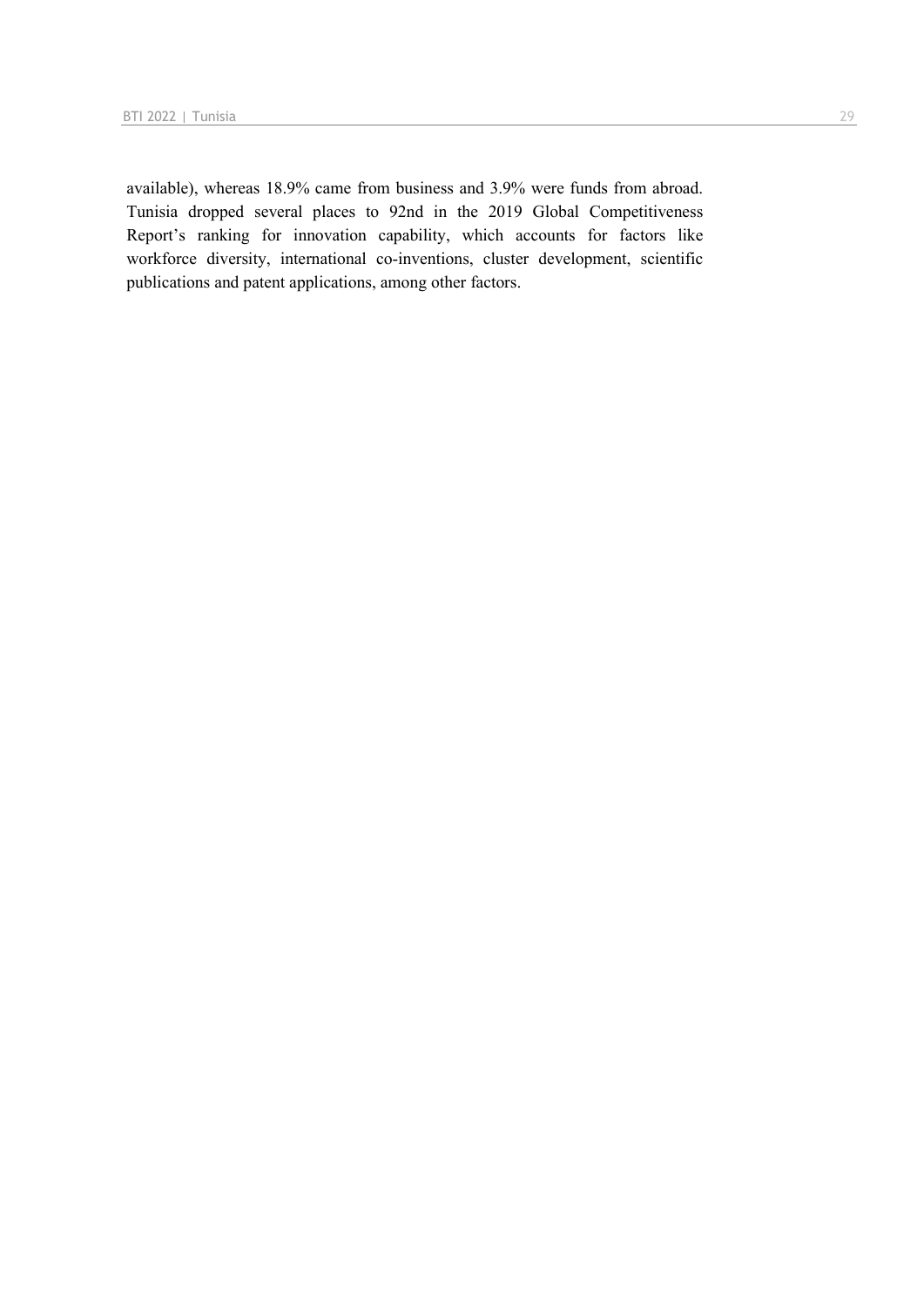## Governance

### I. Level of Difficulty

The coronavirus pandemic has had a profoundly disruptive effect on public health and triggered the worst recession in Tunisia's post-independence history. Not least, it massively reduced revenue from tourism, one of Tunisia's most important economic sectors. This has negatively affected not only hotels and travel agencies, but also independent guides, bus drivers, restaurant owners and souvenir sellers (i.e., workers whose social protection is inadequate and who have lost a significant proportion of their income). The impact on workers in the informal sector is hard to quantify but likely to be disproportionately worse than in the formal economy. After the authorities succeeded in keeping infection numbers very low in the initial months of the coronavirus pandemic through the use of strict containment measures that weighed heavily on economic growth, cases have surged since autumn 2020 and the pandemic continues to have detrimental socioeconomic effects.

Meanwhile, other structural constraints on governance in Tunisia remain moderate. Tunisia's proximity to and close links with the European Single Market remains a comparative advantage for economic development, and the country continues to benefit from investments made in human development, such as health care and educational investments. However, the state's infrastructure remains unevenly developed and private investment is concentrated in the country's affluent regions. Regional instability and security concerns over terrorism have weighed heavily on Tunisia's potential political and economic transformation.

With the end of the authoritarian regime in 2011, civil society's policymaking role gained in importance, with civil society's role in national and subnational politics mostly taken for granted now. CSOs acted as a counterweight to the government and the party-state since at least the 1970s, as marked by the founding of the Tunisian Human Rights League (Ligue Tunisienne des Droits de l'Homme, LTDH) in 1977, which was the Arab world's first human rights organization. Yet under authoritarianism, the space for civil society engagement was severely constrained. Tunisians remain unlikely to volunteer their time, donate to charity or help strangers, according to Gallup polling data, reflecting low social capital. Authoritarian and patriarchal social norms present another obstacle to an enhanced role for civil society.

**Structural** constraints 6  $106$  $\frac{22}{10}$ 

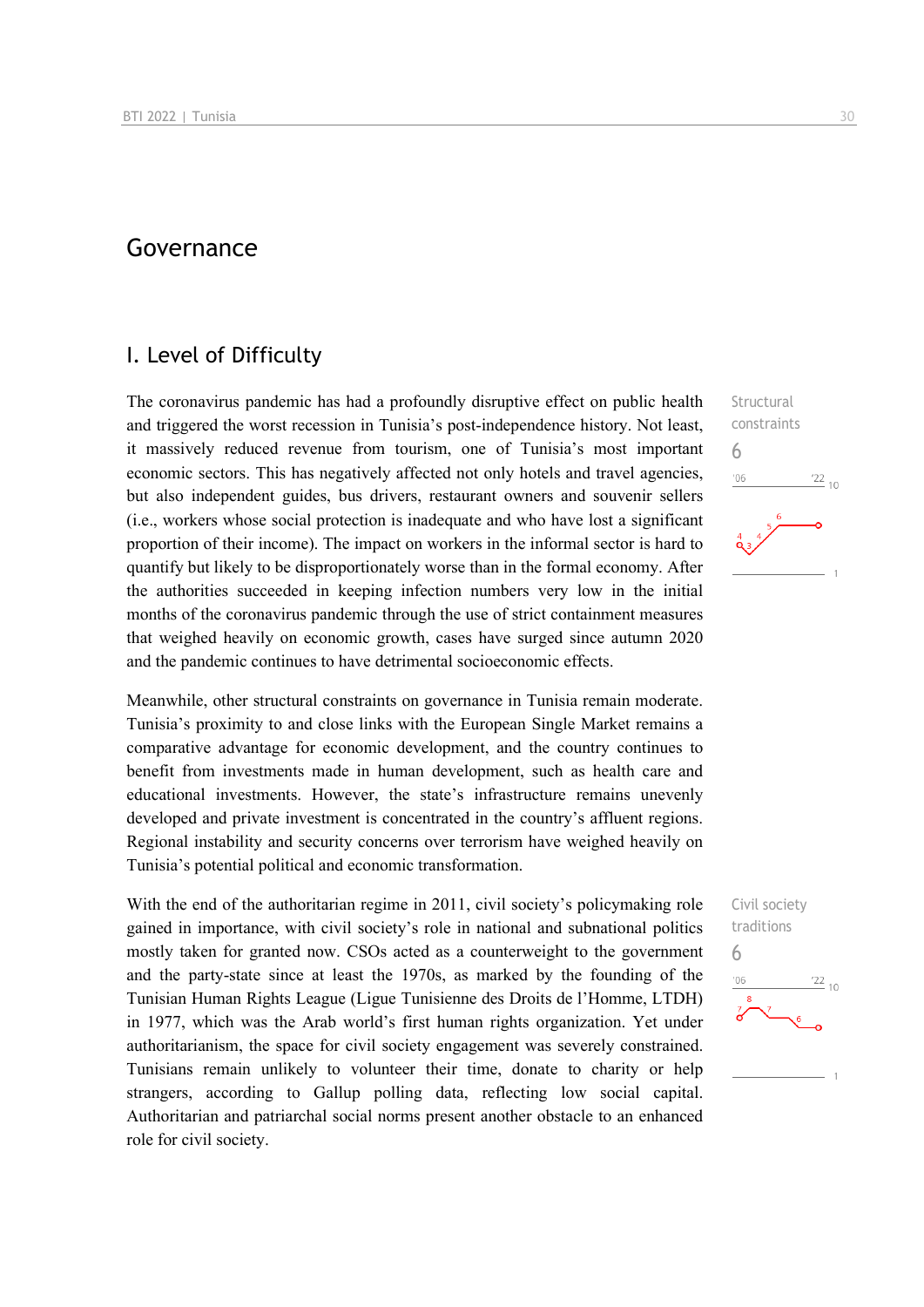Against a background of socioeconomic stagnation, politics in Tunisia has become more confrontational and polarized during the review period. In polls conducted in late 2020 for the International Republican Institute, 58% of respondents said Tunisia was moving toward greater polarization and four in five thought that was a bad development. In institutional politics, the development is signified by the conflict between the moderate Islamist party Ennahda, which emerged as the country's leading political party in 2011, and the Free Destourian Party (PDL), which attacks Ennahda's legitimacy as a political force by linking the party to terrorism and seeks to discredit other political opponents for not being truly Tunisian. While holding few seats in parliament, the PDL is doing well in opinion polls at the time of writing, and its attention-grabbing protests and sit-ins regularly paralyze parliamentary work.

Terrorist attacks that focus on security forces have failed to mobilize groups along cleavages, but the insecurity the attacks create endangers important industries such as tourism and thus socioeconomic development. Social unrest has intensified during the review period, reflecting both the lack of socioeconomic development and the disadvantage experienced in the regions in which these protests regularly begin.

### II. Governance Performance

#### **14 | Steering Capability**

The political instability following the 2019 elections has made it very hard for the executive to take a longer-term perspective, forge consensus within the governing parties and maintain strategic priorities. As politics often trumps policy, the government's attention is largely consumed by short-term issues. The authorities have rightly focused their work in 2020 on dealing with the coronavirus pandemic and its socioeconomic consequences. While the minister of health and his staff managed the outbreak on a day-to-day basis, the socioeconomic fallout from the COVID-19 crisis has highlighted both the need for a longer-term reform strategy and the lack of political will to implement one.

Entrenched business interests and trade unions act as effective veto powers to reforms of the tight web of regulation that spurns competition and innovation, and reforms of the inflated state bureaucracy and state-owned enterprises. In this environment, Tunisia's agreements with international financial institutions – above all the IMF – provide the most effective policy anchors for reform.

#### Question Score



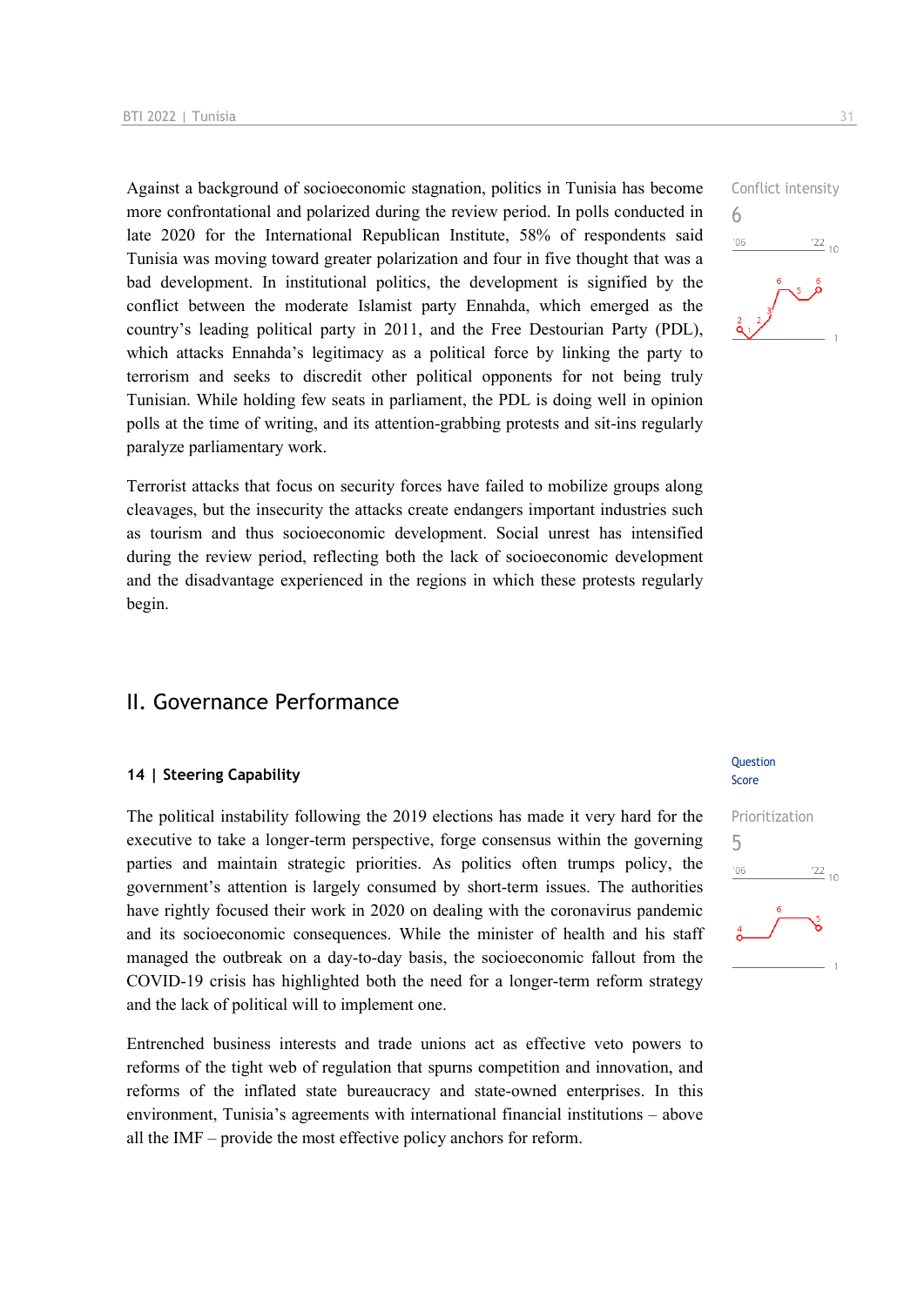The government very effectively contained the spread of the novel coronavirus during the spring of 2020, as it could rely on a professional and well-prepared civil service and medical establishment. It also moved rapidly to mitigate the socioeconomic fallout from the pandemic. In contrast, the formulation of a development strategy and plans for structural economic reforms, as well as further fiscal consolidation have been postponed or neglected during the review period. The political weight of vested business interests and the trade union UGTT have put the brakes on the government's reform plans, including reforms demanded by the IMF as part of its agreements with the government. In combination with political gridlock in the country's institutions, this has meant that elected officials' room for maneuver remains very limited. Public dissatisfaction with the dire economic situation is likely to continue to fuel social instability and militate against a steady political and economic transformation.

Tunisia's political institutions and leaders draw on past experiences in a framework of policy learning. Tunisia's political actors cooperate internationally in expert networks, drawing on good practices via mechanisms of knowledge exchange. Both the executive and parliament use the technical and practical expertise of external actors in the policy process, for instance, by inviting them to committee hearings. The very limited room for political maneuver left by well-connected entrenched economic and other interests presents an important obstacle to the authorities' ability to be innovative, flexible and draw on sources of policy learning.

In tackling the COVID-19 pandemic, the authorities quickly adopted measures that had proved successful in limiting the spread of viruses in other countries, such as the lockdown first implemented in China.

#### **15 | Resource Efficiency**

The medium-term goal of fiscal consolidation has been all but thwarted by the coronavirus pandemic, in addition to other factors. The government deficit had been brought down to 3.1% of GDP in 2019 but is projected to have spiked to 13.1% in 2020. Amid increased state expenditure and Tunisia's deepest recession since independence, public debt – down to 72.3% in 2019 from 78.2% in 2018 on the back of increased revenue – has increased. In 2020, debt is estimated to have reached 86.9% of GDP and is projected to grow further albeit slowly. The parliament debates and passes budgets, but its effectiveness is limited by shortcomings in its own institutional capacity. State expenditure is also subject to accountability by the authoritative Court of Auditors. In the Open Budget Survey 2019, Tunisia scored 35 out of 100 points and ranked 82 out of 117 countries (fourth among Arab countries).

Tunisia's growing public sector wage bill remains one of the highest in the world and is disproportionate to the services offered by the state. The state spends over 16% of GDP on its civil servants, which is considerably more than its regional





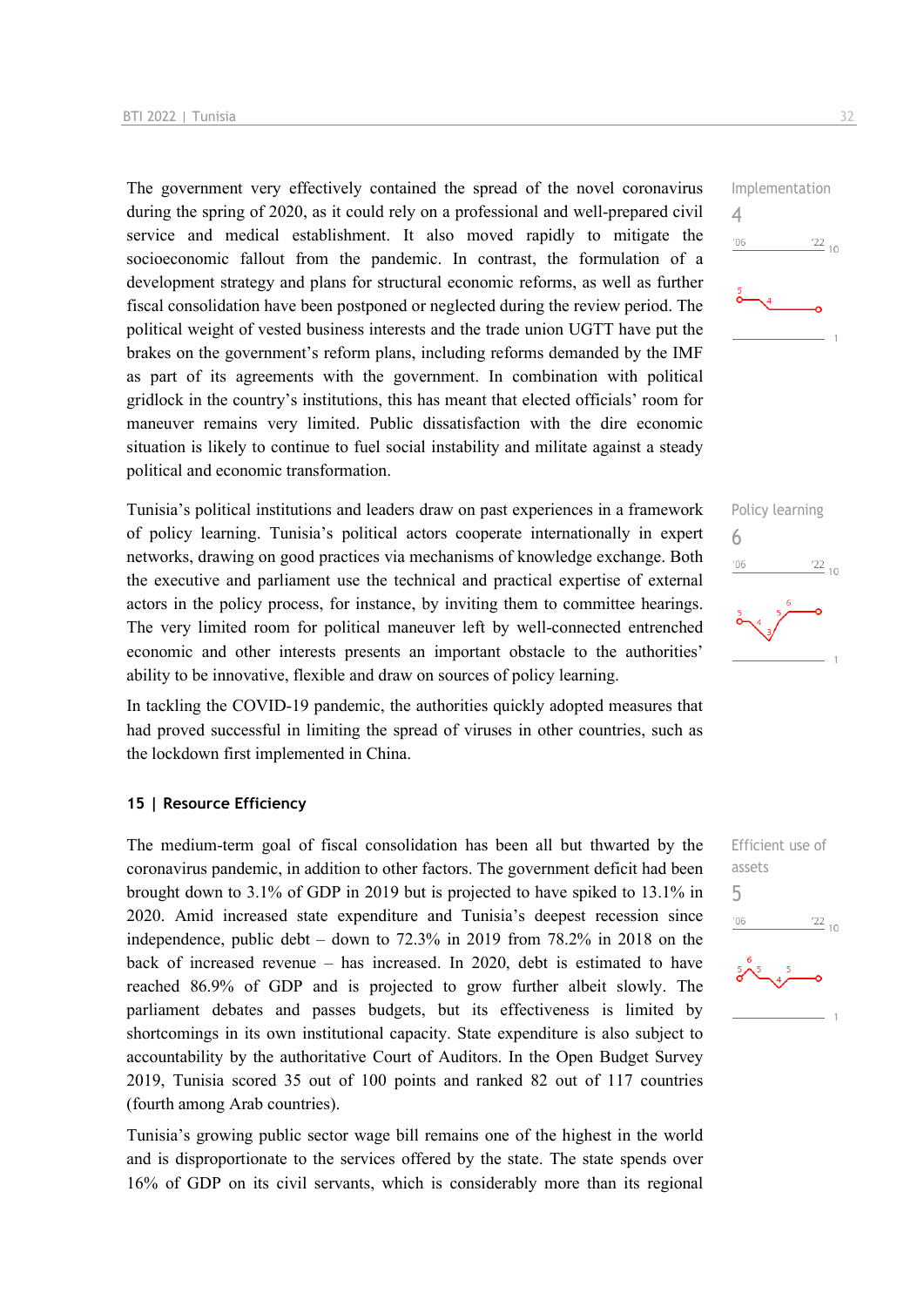neighbors or the OECD average of about 10% of GDP. A key reason for this is the widespread view that the state is the "employer of last resort" in the absence of private sector job growth. The authorities' effective handling of the pandemic is evidence of the well-established professionalism of the Tunisian civil service, though reports suggest that the administration's effectiveness has declined over the past few years. Recruitment in the public sector, including for large state-owned companies, is not consistently protected against political influence.

The complex power-sharing arrangements and decentralization foreseen in the constitution occasionally stand in the way of effective policy coordination. Different political forces have criticized this political system, which emerged as a compromise. The fact that fewer voters participated in the parliamentary elections than in the presidential election in 2019 suggests that many citizens overestimate the powers of the presidency, which are mostly limited to foreign and defense policy. Yet, possibly as a consequence of a highly presidentialist political culture, the influence of the presidency over cabinet appointments has increased under President Saied. In national politics, interministerial and inter-institutional coordination remains inefficient. Personalized decision-making over important policies often takes precedence over the institutional framework.

Corruption has become a more prominent part of the Tunisian political debate over the last few years. However, this is not because anti-corruption policy has improved. Rather, in addition to an increase in everyday bribery, prominent cases of alleged misconduct involving parliamentarians and candidates for ministerial positions have emerged.

There has been little progress in reforming anti-corruption policy. In principle, Tunisia has a comprehensive institutional framework to ensure accountability, integrity and transparency. The country was removed from the European Union's money-laundering and terrorism financing blacklist in 2020 as well as that of the Financial Action Task Force (FATF) in 2019. However, the constitutionally prescribed independent Good Governance and Anti-Corruption Agency is still not established. Instead, the transitional body INLUCC, which was established by decree in 2011, continues to fill the gap. Both the Court of Auditors and INLUCC publish regular reports listing incidents of corruption, embezzlement and other breaches of integrity rules. In practice, INLUCC has too few resources to fulfill its mandate effectively, while the cases that it forwards to the judiciary do not appear to be treated in a timely and uniform manner. After allegations of misconduct surfaced against Prime Minister Elyes Fakhfakh, Fakhfakh resigned in July 2020. Fakhfakh has denied improper or corrupt conduct but a month after his resignation the then-caretaker prime minister dismissed INLUCC President Chawki Tabib. The right of access to information is legally enshrined and in 2017 the Access to Information Authority (Instance d'accès à l'information) was established.

Policy coordination 6  $\frac{22}{10}$  $106$ 

Anti-corruption policy 4 $-06$  $\frac{22}{10}$ 

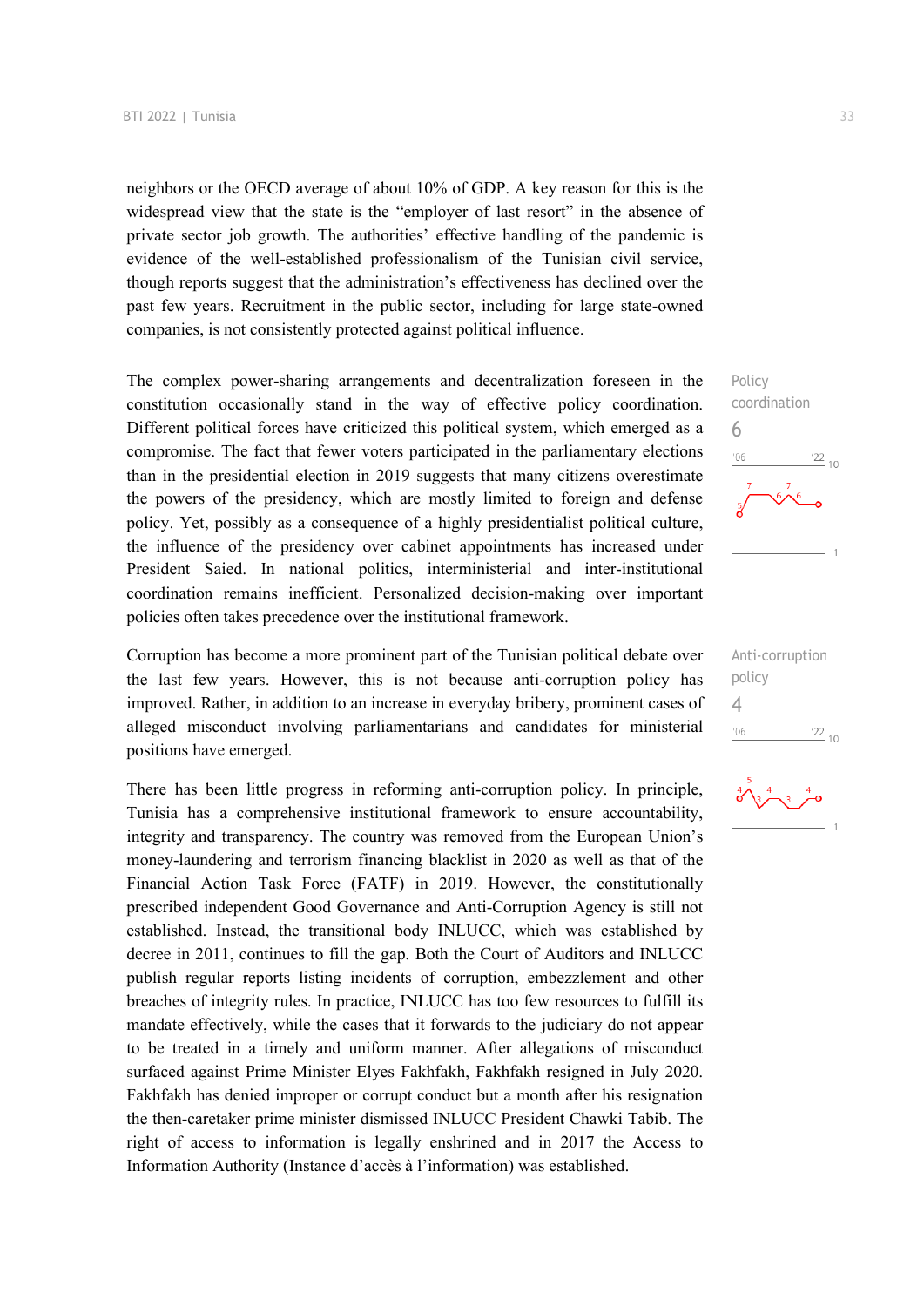Financing for political parties is clearly regulated, including limits on individual donations to candidates and groups. In its reports on the 2019 presidential and parliamentary elections, the Court of Auditors highlighted numerous instances of misconduct. Many groups and candidates failed to report campaign finances properly. Qalb Tounes leader, media mogul and former presidential candidate Nabil Karoui is accused of having received considerable funds from abroad as well as having commissioned a lobbying firm, which was paid from an undeclared account in Dubai. Karoui's notoriety and influence failed to prevent him being arrested for a second time on corruption charges (money-laundering and fiscal evasion).

#### **16 | Consensus-Building**

Tunisia's major political actors agree on procedural democracy, though some prominent forces pursue an illiberal agenda and authoritarian norms persist. A majority of political forces respect the constitutional order and agree with civil society organizations that legitimate political rule requires an electoral mandate. However, the growth in support for the PDL, which ranked first in a recent poll, represents a serious threat to democracy in Tunisia. In various statements and positions, PDL President Abir Moussi has claimed that democracy brought Islamists to power in Tunisia and has expressed regret at the collapse of the Ben Ali regime.

There is an agreement in principle among the country's key political forces that market-based economics should serve as the basis for Tunisia's development strategy. The extent of state intervention in the economy is, however, a key debate among political parties and civil society organizations. For example, state ownership in some industries is an economic policy "red line" for the powerful trade union UGTT, whereas some officials and parties openly favor the privatization of loss-making SOEs.

No anti-democratic actor in Tunisia is currently powerful enough to stall or reverse democratization in the country. The two main anti-democratic forces are members of the former Ben Ali regime who hark back to the illiberalism of the pre-revolution era and ultra-conservative Islamist groups who view liberal democracy as incompatible with religious teachings. The latter have failed to develop a large-scale following, whereas the former (the PDL) are increasingly gaining public support. Depending on the magnitude of the socioeconomic fallout from the coronavirus pandemic, the political narrative of the former, which implies authoritarian stability and prosperity, may attract further public support.

Gridlock within and tensions between political institutions and movements remain a substantial problem, which prevents the development of long-term transformational and institutional strategies. At present, a constitutional court and other independent constitutional bodies are yet to be established. The Constitutional Court once



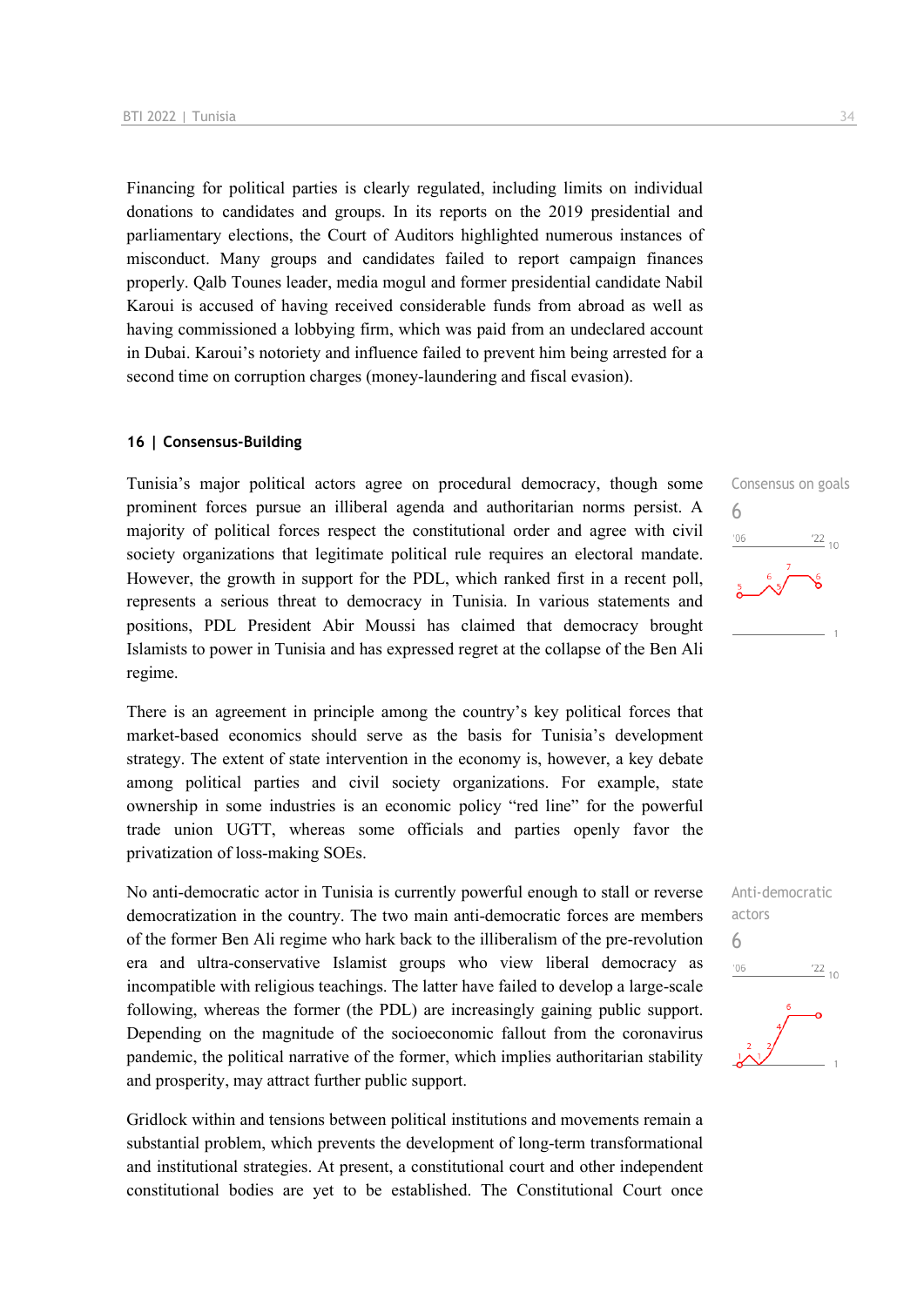established would have the power to declare many of the authoritarian elements in Tunisia's body of law unconstitutional and determine a clear constitutional relationship between the state and religion.

The main cleavages in Tunisian politics are along the left–right and secular–Islamist spectrum, but profound regional inequalities also represent a socioeconomic fault line. The fragmentation of the political party system has necessitated coalitions between parties from across ideological spectrums. Nonetheless, the revisionist PDL has had some success in further polarizing the secular–Islamist axis. Reviving a strategy of delegitimization, which was used by the authoritarian regime prior to 2011, PDL leader Abir Moussi has accused the moderate Islamist party Ennahda of having ties to terrorism. Presidents Bourguiba and Ben Ali often legitimized their rule by pointing to an ostensible Islamist threat to political stability in the country.

Regular social protests and unrest often originate in the disadvantaged interior of the country, before spreading to Tunisia's affluent coastal cities. This pattern resembles that of the 2011 revolution. During the review period, the authorities have failed to find a long-term development strategy to tackle the dissatisfaction that causes these protests nor an effective way to deal with the protests themselves. In 2021 in particular, confrontations between protesters and security forces personnel have escalated.

Civil society organizations are to varying degrees able to influence national and subnational politics in Tunisia, although the whole sector participates. At times, the authorities rely on the technical expertise of civil society organizations in certain sectors, which is provided through official procedures. CSOs regularly provide input into the legislative process and some organizations have specialized in scrutinizing the work of the parliament. Policymakers also use informal connections to NGOs to engage NGO expertise and interests in policymaking. The influence of well-established organizations often outweighs that of younger, nimbler civil society operations, though this also depends on the policy area. Of the four CSOs awarded the Nobel Peace Prize in 2015 for brokering a key part of the country's political transition, the trade union UGTT continues to enjoy considerable political power. The legislative framework governing the future Constitutional Court permits the appointment of individuals who are not legal experts for one quarter of the bench. This leaves open the possibility of recruiting members of secular and religious civil society organizations.



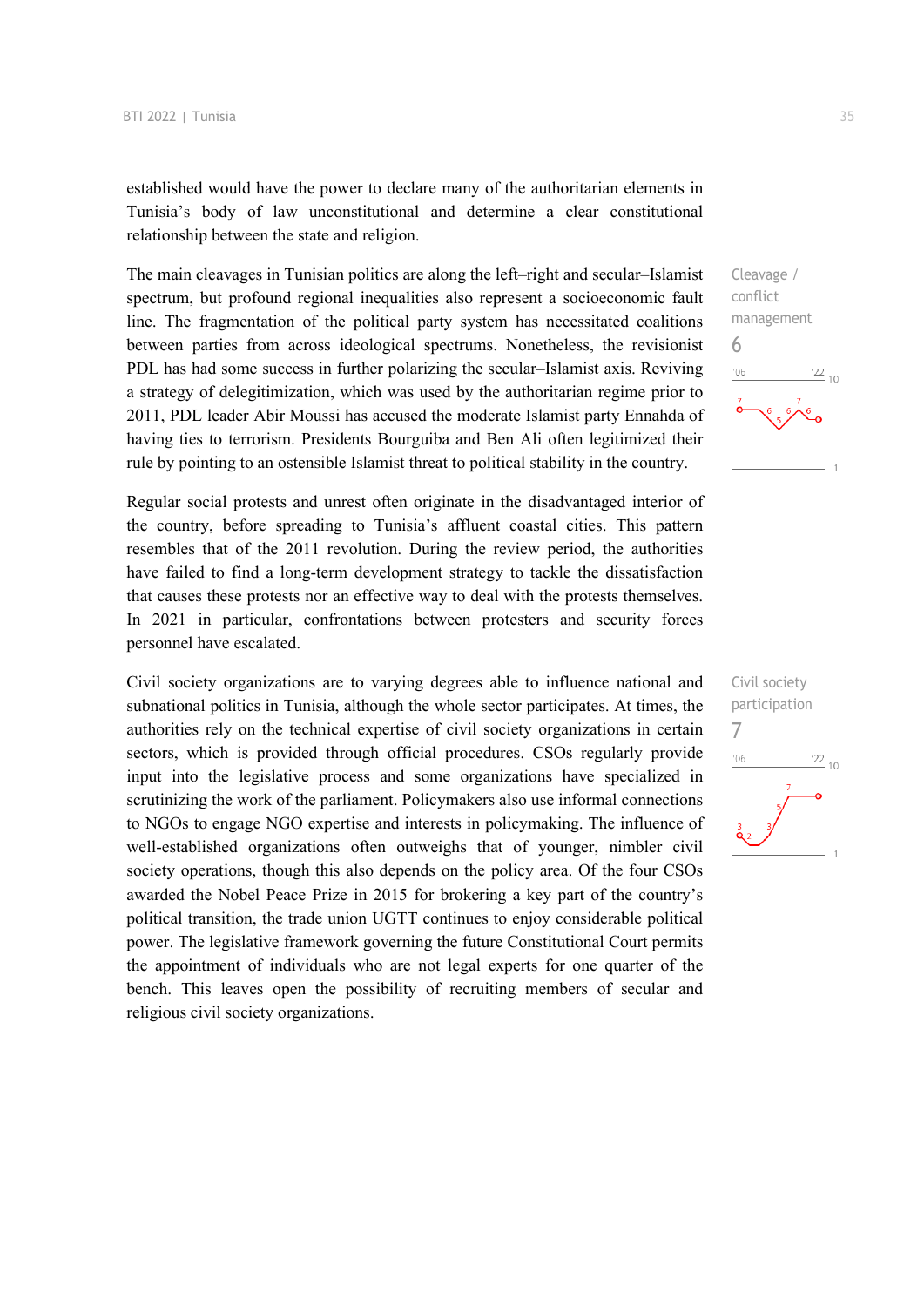The final report of the Truth and Dignity Commission (l'Instance Vérité et Dignité, IVD) was published in a special issue of the Official Journal of the Republic of Tunisia (JORT) in June 2020, after having been submitted to the relevant state institutions over a year prior. Despite resistance to the transitional justice process, the report represents a landmark. It summarizes and reflects on the work of the commission, which considered evidence from nearly 62,000 victims and transferred 204 cases to 13 transitional justice chambers. The IVD's mandate consisted of examining incidents of gross human rights violations by the state and its officials as well as the abuse of public funds between July 1955 and December 2013, when legislation on the transitional justice was passed. Moreover, the IVD drew up a list of victims and martyrs of the revolution who should be compensated, as well as recommendations for structural reforms.

The commission and its president quickly became politically controversial. After beginning their work, commission members have been obstructed by the authorities, elected officials and trade unions representing the security forces, among others, as the final report outlines in detail. This ranged from seemingly trivial issues (e.g., difficulties booking venues for events) to more serious issues (e.g., several state institutions denying access to information). For instance, the Ministry of Interior denied access to the archives of the political police. A 2017 law, which provides amnesty for public officials implicated in corruption prior to 2011, caused controversy as it was seen to militate against the work of the IVD. In a vote that was contested in procedure and substance, the parliament tried to deny the IVD an extension to its mandate, which had been provided for by law. An extension until the end of 2018 was ultimately granted by the responsible ministry, although this extension was still inadequate for the IVD to complete all its tasks. In the current political environment, it appears unlikely that the commission's recommendations will be implemented.

#### **17 | International Cooperation**

For the period to 2020, the Tunisian authorities based their economic development plans on the "Tunisia 2020" vision. This vision was launched by the government in 2016 and continues the country's post-independence practice of codifying five-year development plans. The detailed plan, which defines inputs needed from international partners rests on five pillars: institutional effectiveness, economic diversification, human development and social inclusion, regional development, and green economic growth. However, the plan faced some obstacles in implementation. Members of the parliament's regional development committee complained in September 2020 that only half of the projects proposed had been realized. In August 2020, ministerial and regional committees began preparations for the next five-year plan (2021–2025). The authorities promised that the drafting of the next plan will be participatory and include a wide range of stakeholders. The plan is scheduled to be submitted to the parliament for adoption in August 2021.



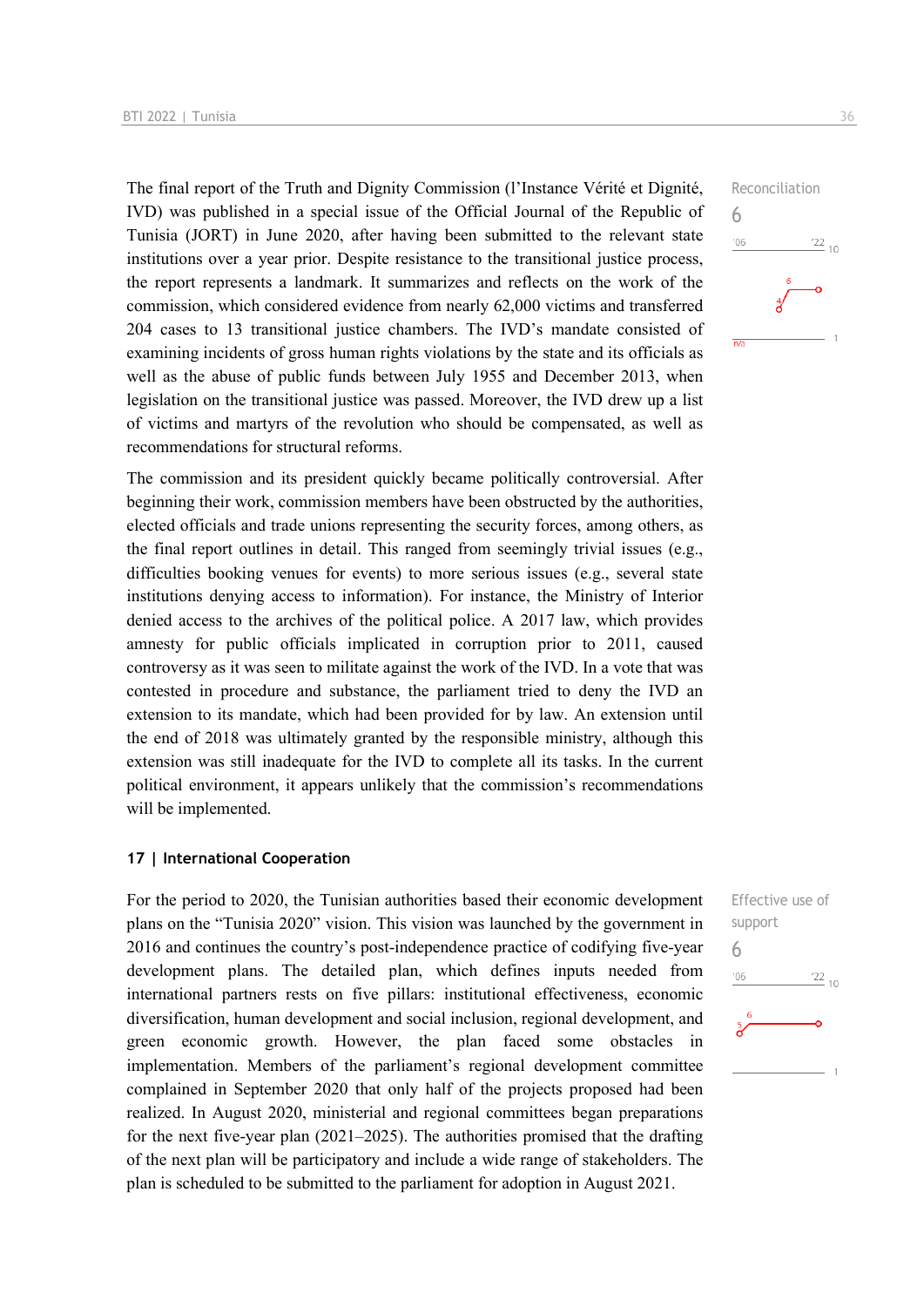Tunisia's international partners have continued to provide funding for long-term development as well as short-term financing requirements related to the coronavirus pandemic. The most immediate of these have been the budget and current account deficits, which were partially addressed by IMF financial assistance under the institution's rapid financing instrument. Tunisia's extended IMF fund facility expired in May 2020. While the country's authorities strongly intend to seek a successor program, these efforts have been hampered by political instability. A variety of development and support projects are funded by the World Bank, the European Union, several individual EU member states, the United States and Gulf states.

Regarding COVID-19, the European Union committed itself to helping Tunisia purchase COVID-19 vaccines by financing 20% of the first arrivals.

Tunisia enjoys a high level of credibility among its international partners. Its engagement in international cooperation was reflected in its tenure as a nonpermanent member of the U.N. Security Council in 2020–2021, the fourth time the country has served on the body since independence. In January 2021, Tunisia took over the Presidency of the U.N. Security Council. A key initiative was the Franco-Tunisian resolution demanding immediate ceasefires in major conflicts to tackle the novel coronavirus pandemic. The country is not in full compliance with all international agreements to which it is a signatory but does engage with the respective international institutions. In its relations with donors, Tunisia is viewed as a confident but cooperative partner with its own initiatives.

Amid its high dependence on the European market – around three-quarters of Tunisia's exports go to the trade bloc – the Tunisian government has continued its diversification strategy. In that vein, the country has focused much attention on the African continent. In 2018, Tunisia joined the Common Market for Eastern and Southern Africa (COMESA) and began trading under its rules in January 2020. A year earlier, Tunisia had gained observer status at the West African bloc ECOWAS. After voting against ratifying the African Continental Free Trade Area (AfCFTA) in March 2020, the Tunisian parliament adopted the agreement six months later and began trading under its terms on January 1, 2021. Meanwhile, negotiations with the European Union over the Deep and Comprehensive Free Trade Agreement (DCFTA or ALECA, Accord de Libre-échange Complet et Approfondi) have largely stalled amid domestic resistance in Tunisia.

The value of regional cooperation in the Maghreb is codified in the Tunisian constitution and Tunisia is a member of the Arab Maghreb Union. However, economic integration in the region continues to be undermined by the conflict between Morocco and Algeria over the Western Sahara. While Tunisia is a member of the African Union and League of Arab States, these organizations did not have a role in the affairs of Tunisia during the review period. Tunisia has not joined other Arab states' recent rapprochement with Israel.



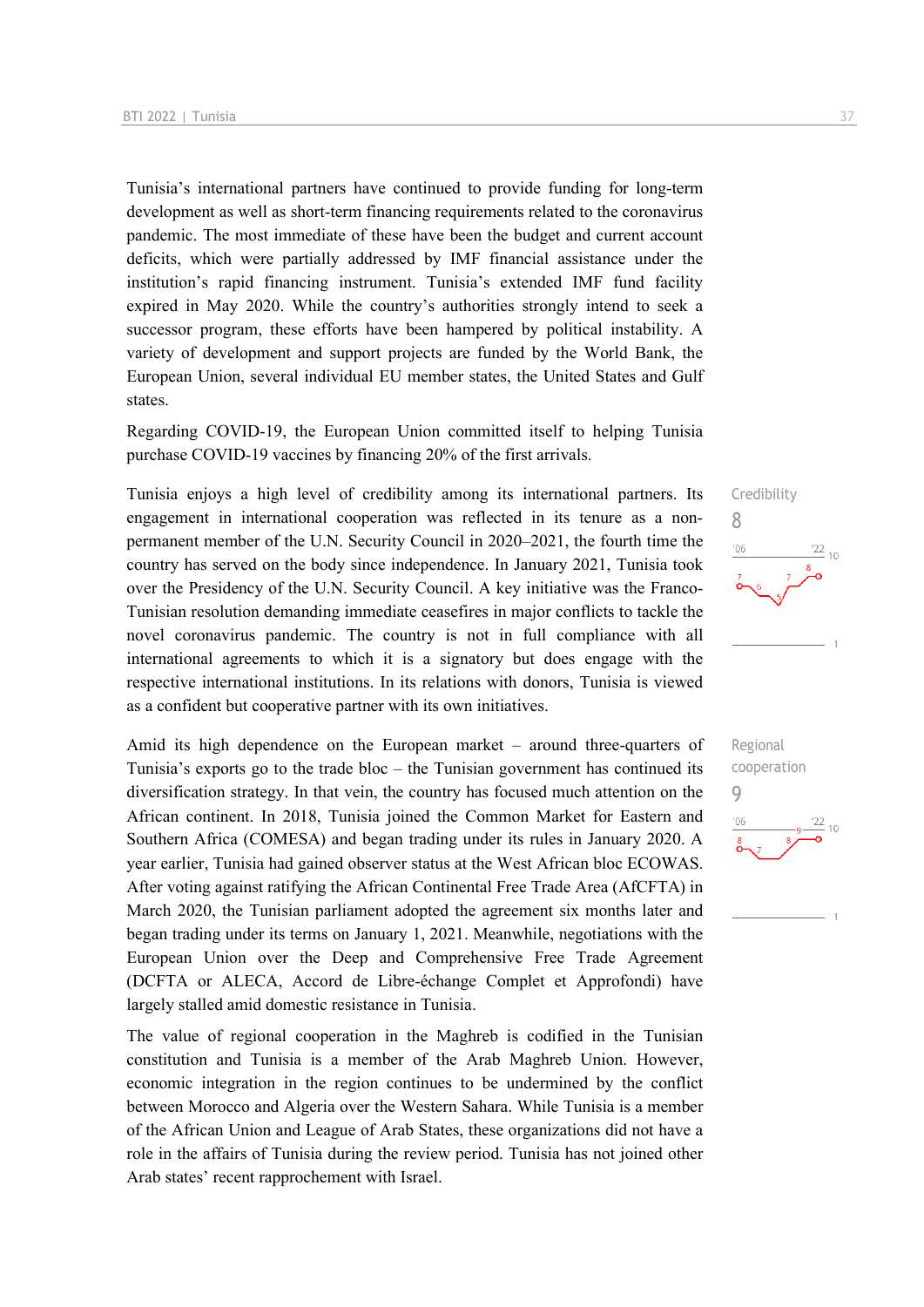## Strategic Outlook

Over the past two years, Tunisia's democratic institutions have shown resilience in adversity. Yet, they have also shown an inability to find consensus on significant political and economic reforms. Tunisians have been waiting for an economic dividend from democracy for a decade and their patience is wearing thin. The re-emergence of the 2011 revolution slogan "the people demand the fall of the regime" among the many current protests is poignant, as is the growing support for authoritarian leadership.

The current crisis highlights the shortcomings in fulfilling Tunisia's revolutionary ambitions, but it also sheds light on the country's potential. Achieving the political and economic stability required to turn things around after the pandemic ravaged the nation's health and economy will require considerable political and institutional leadership from Tunisia's political parties and important national organizations. To escape stagnation, overcome the economic crisis and strengthen support for democracy, the state needs a level-headed economic strategy for the coming decade. Besides addressing the short-term deficit, the plan should prioritize investment, and tackle regional and inter-generational injustice. It will be politically difficult to reduce the budget deficit, and shift spending from consumption (e.g., the high public wage bill and handouts to SOEs) to medium and long-term goals. As such, this will require either a government with a strong mandate that is willing to take on opposition – an unlikely constellation in the current political and electoral system – or a national pact between the government, trade unions, business and civil society. As part of a strategy, the latter would also make it more likely that international financial support will be necessary to plug the gaps in Tunisia's national budget and reschedule parts of the country's debt to free up resources. To provide a perspective for inclusive economic growth and gain the faith of international financial institutions and investors, that strategy would have to include reform of the country's lossmaking state-owned enterprises, thick jungle of business regulation and judiciary, as well as tackle the growing problem of corruption and fiscal evasion.

Some strengthens have been highlighted by the health crisis. The authorities were able to act swiftly and effectively to nip the first wave of infections in the bud, highlighting their competence in dealing with major crises. The country's small pharmaceutical industry has proven invaluable. It provides about half the drugs used in Tunisia and produces COVID-19 testkits. It is a timely example that demonstrates the country's well-qualified workforce  $-$  a comparative advantage for international investors. If strategically used, Europe's ambitions to reshore some critical pharmaceutical production, among other things, from Asia to its neighborhood could prove a boon to Tunisia. The shift may not be implemented sufficiently quickly to compensate for the continued pandemic-driven shortfall in tourism revenue. Yet, in the medium term, an increase in manufacturing can provide desperately needed value-added jobs and a steadier stream of foreign currency than tourism. The tourism industry has fallen victim to the deterioration in security over the past few years and consequently fluctuated.